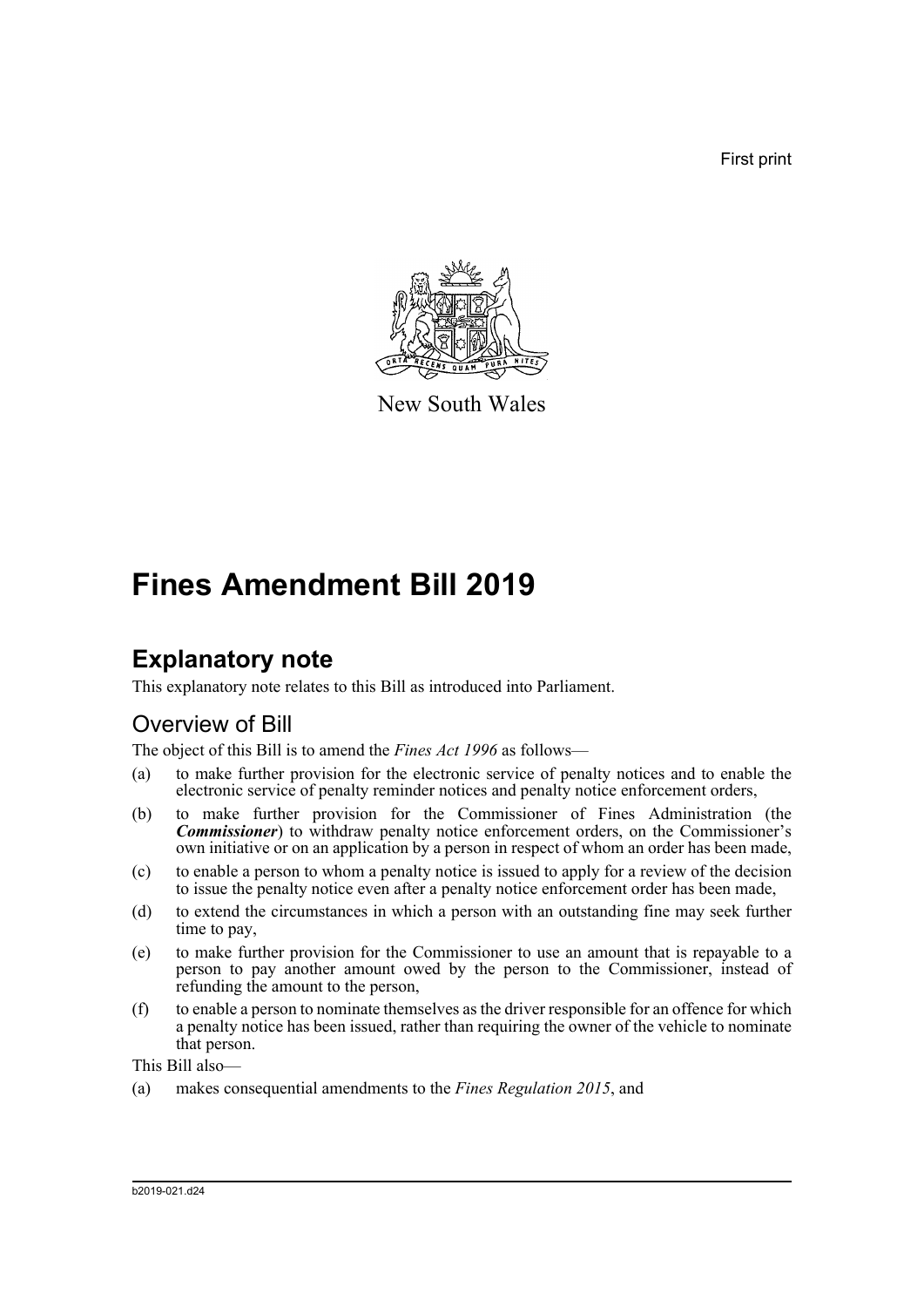- (b) amends the *Road Transport Act 2013* to enable a person to nominate themselves as the person in charge of a vehicle at the time of a camera recorded offence or parking offence, rather than requiring the owner of the vehicle to nominate the person, and
- (c) amends the *Road Transport (General) Regulation 2013* to permit a penalty notice to be issued for an offence of failing to supply a statutory declaration to verify a nomination of a person in charge of a vehicle.

### Outline of provisions

**Clause 1** sets out the name (also called the short title) of the proposed Act.

**Clause 2** provides for the commencement of the proposed Act on a day or days to be proclaimed.

### **Schedule 1 Amendment of Fines Act 1996 No 99**

### **Electronic service of penalty notices and other documents**

**Schedule 1 [13]** further provides for the electronic issue of a penalty notice in an approved electronic manner and **Schedule 1 [19] and [51]** enable service of a penalty reminder notice or a notice of a fine enforcement order, in an approved electronic manner.

**Schedule 1 [3]** defines *approved electronic manner* to mean—

- (a) sending a penalty notice, penalty reminder notice or fine enforcement order, or a penalty notification, to a telephone number or email address provided by the person for the purposes of the issue or service of the notice or order, or
- (b) providing the person access to a penalty notice, penalty reminder notice or fine enforcement order, or a penalty notification, via the online notification system if the person consents to the use of that system, or
- (c) any other electronic manner prescribed by the regulations.

An *online notification system* means an online system approved by the Commissioner for the purposes of enabling a person to securely access, by means of a website, mobile telephone or mobile device or by other electronic means, a penalty notice, penalty reminder notice, fine enforcement order or penalty notification that is issued to, or made in respect of, the person.

A *penalty notification* means a written notification stating the following—

- (a) a penalty notice, penalty reminder notice or fine enforcement order (as the case requires) has been issued to, or made in respect of, the person,
- (b) the sending of the penalty notification to the person, or providing the person access to the penalty notification, is taken to be the issue of the penalty notice to the person or service of the penalty reminder notice or notice of the fine enforcement order on the person (as the case requires),
- (c) how the person can access the penalty notice, penalty reminder notice or fine enforcement order by means of a website, mobile telephone or mobile device or by other electronic means.

Penalty reminder notices and notice of fine enforcement orders may not be served in an approved electronic manner on a person under the age of 16 years. This is consistent with the existing restriction on the electronic issue of penalty notices.

**Schedule 1 [22] and [57] remove references to service of documents by facsimile and permit** service of documents relating to court election and interstate fine enforcement orders by electronic means approved by the Commissioner.

**Schedule 1 [1], [14], [15], [20], [52] and [60]–[64]** are consequential amendments.

### **Withdrawal and annulment of penalty notice enforcement orders**

**Schedule 1 [35]** repeals existing provisions relating to the withdrawal and annulment of penalty notice enforcement orders by the Commissioner. **Schedule 1 [37]** provides for new arrangements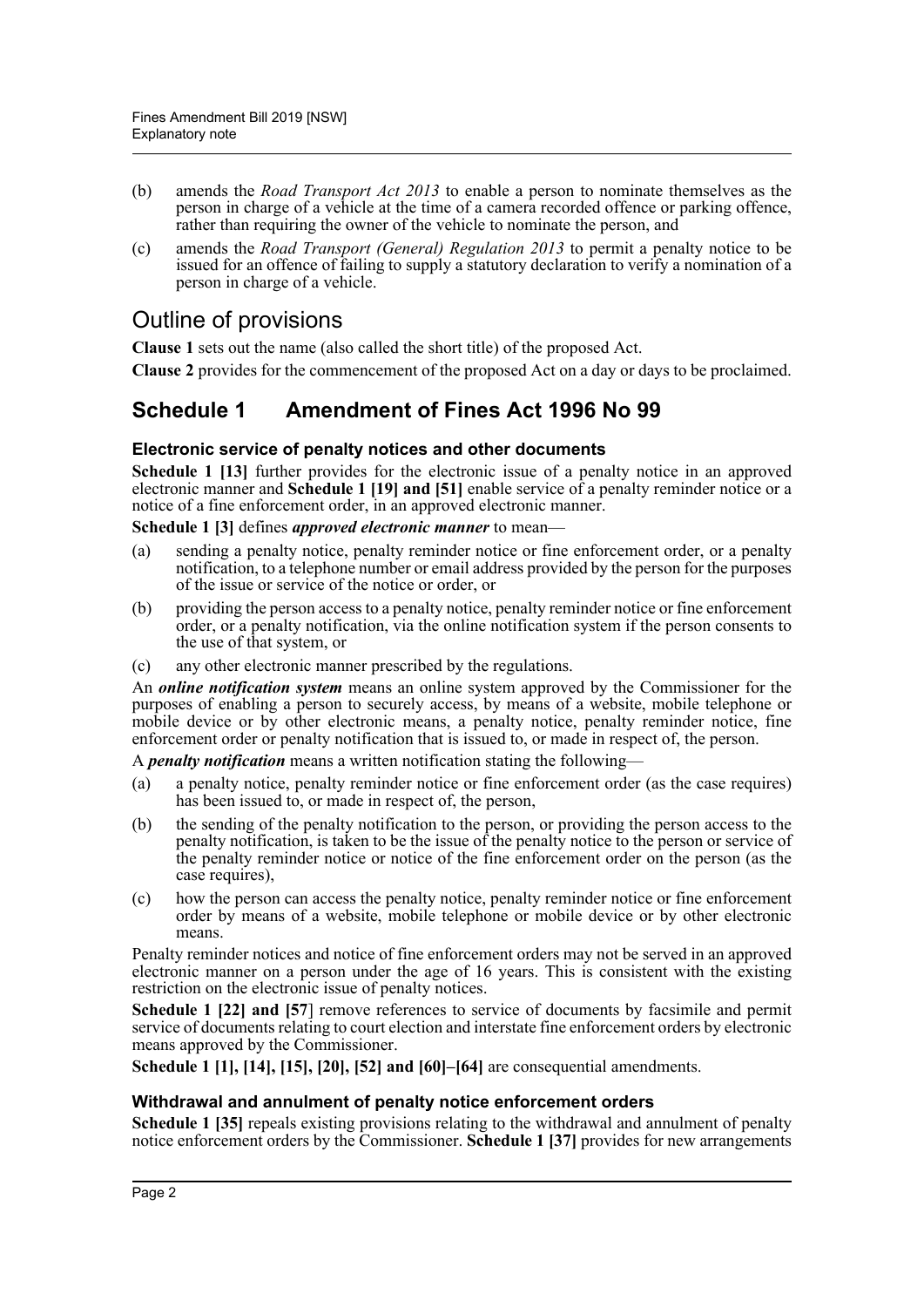under which the Commissioner will be able to withdraw a penalty notice enforcement order on certain grounds. **Schedule 1 [38]–[40]** enable a person to apply to the Local Court for the annulment of a penalty notice enforcement order after an application for withdrawal has been refused by the Commissioner. The Local Court will be able to annul penalty notice enforcement orders on any of the grounds on which the Commissioner may withdraw the orders. **Schedule 1 [41]–[43]** clarify how the Local Court is to deal with a matter following the withdrawal or annulment of a penalty notice enforcement order. **Schedule 1 [44]–[47] and [49]** are consequential on the new arrangements and the restructure of Division 5 of Part 3 of the *Fines Act 1996* (the *principal Act*).

Section 49A is repealed because it is no longer necessary as a person will be able to apply for an internal review of the decision to issue a penalty notice under Division 2A of Part 3 of the principal Act even if a penalty notice enforcement order has been made (see **Schedule 1 [16]**).

**Schedule 1 [10], [11], [30], [34], [36], [65] and [66]** are consequential amendments.

### **Refunds and reallocation of overpayments**

**Schedule 1 [59]** substitutes the existing provision that enables the Commissioner to reallocate an overpayment made by a person under a fine enforcement order towards any other amount owed by the person under another fine enforcement order. Under the new provision, the Commissioner is required to refund to a person any amount that exceeds the amount payable by the person under the principal Act and any other amount repayable to the person under the principal Act. The Commissioner may, in certain circumstances, reallocate the refundable amount towards the payment of any other amount owed by the person.

**Schedule 1 [8] and [48]** are consequential amendments to notes.

### **Internal review of penalty notices**

**Schedule 1 [16]** extends the current provision that enables a person to apply for an internal review of a decision to issue a penalty notice within certain time frames so that generally a person will be able to make an application at any time, including after the whole or part of the amount under the penalty notice has been paid or a penalty notice enforcement order has been made. The existing time limit of 60 days after a penalty notice is issued will still apply if the whole of the amount payable under the penalty notice has been paid and a penalty reminder notice has not been served. **Schedule 1 [18]** provides that if a penalty notice is withdrawn following an internal review, any penalty notice enforcement order is also taken to be withdrawn. **Schedule 1 [17]** inserts a note to make it clear that enforcement action may be taken if an internal review confirms the decision to issue a penalty notice and a penalty notice enforcement order has already been made. **Schedule 1 [21]** provides that a person may elect to have a matter dealt with by a court while an internal review is in progress, provided that the person applied for the review on or before the due date for payment specified in the penalty reminder notice concerned. **Schedule 1 [9], [31] and [33]** are consequential amendments.

### **Early enforcement arrangements**

**Schedule 1 [5], [6], [32] and [54]** remove some restrictions on who can apply for a time to pay order in relation to an outstanding fine and when a person can apply, including by providing that a person no longer has to be in receipt of a Government benefit to seek a time to pay order. The Commissioner will be able to make a fine enforcement order, which is required before a work and development order or time to pay order can be made, at any time that a person applies for a work and development order or a time to pay order. **Schedule 1 [2]** omits the definition of *combined payment arrangement* (that is, an arrangement for the payment of an outstanding fine in conjunction with payment of another fine for which a fine enforcement order has been made) as the arrangements are no longer required. **Schedule 1 [58]** is a consequential amendment to repeal a redundant provision. **Schedule 1 [7], [55] and [56]** are consequential amendments.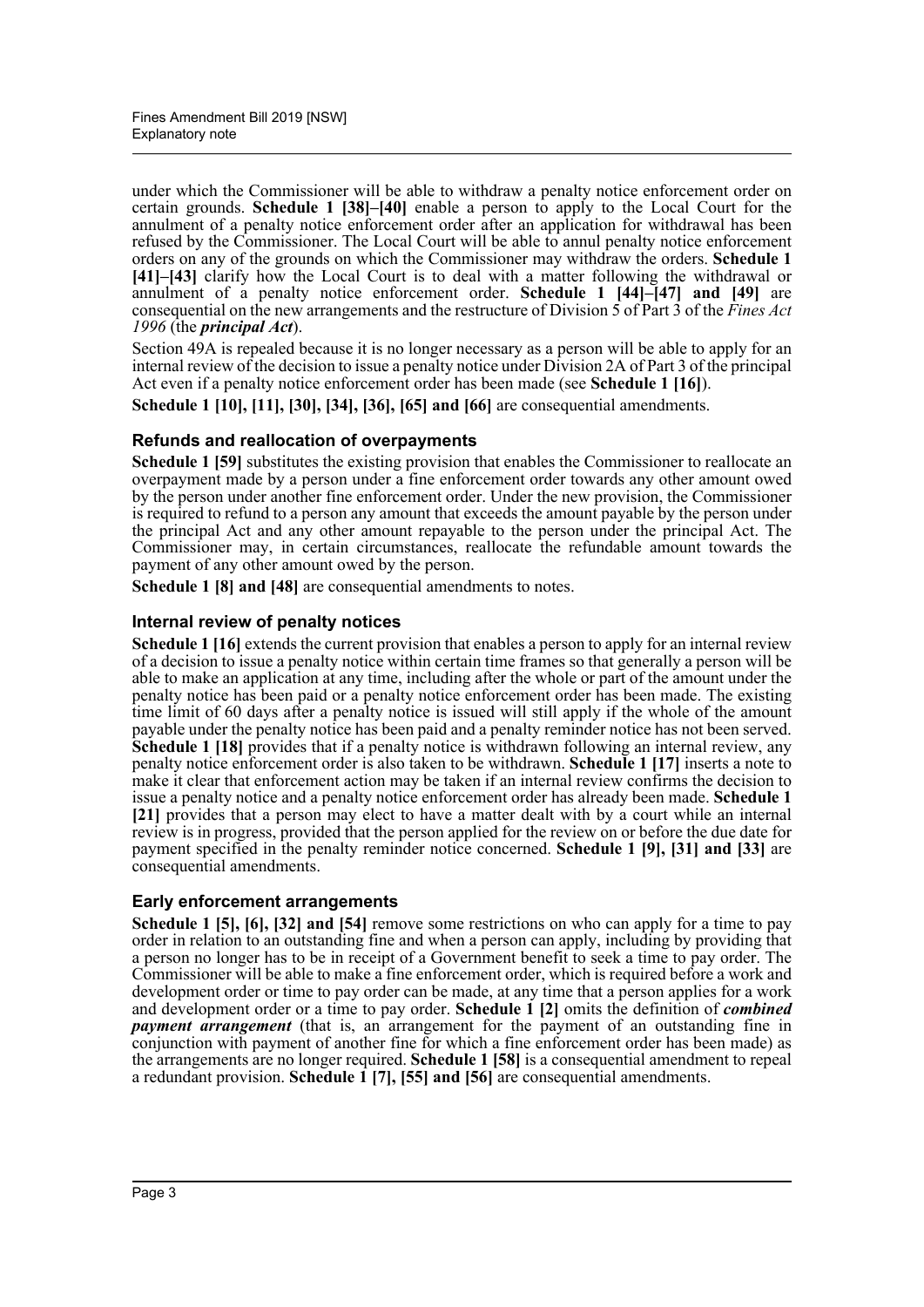### **Nominating person in charge of vehicle**

**Schedule 1 [23]** enables a person to nominate themselves as the person in charge of a vehicle or vessel at the time an offence for which a penalty notice has been issued was committed. Currently, only the person on whom the penalty reminder notice was served is able to nominate that other person. **Schedule 1 [24]–[29]** are consequential amendments.

### **Other amendments**

**Schedule 1 [53]** enables the Commissioner to amend a fine enforcement order to correct an error. **Schedule 1 [17] and [50]** remove the requirement for the Commissioner to serve a penalty reminder notice or notice of a fine enforcement order in certain circumstances where the affected person will otherwise be made aware of the notice or order.

**Schedule 1 [4]** updates references to the Department of Communities and Justice and **Schedule 1 [12]** updates references to Revenue NSW.

**Schedule 1 [67]** repeals redundant provisions. **Schedule 1 [68]** makes a consequential amendment.

**Schedule 1 [69]** inserts transitional provisions.

### **Schedule 2 Amendment of other legislation**

**Schedule 2.1 [2]** amends the *Fines Regulation 2015* to remove the requirement to pay a fee for an application to annul a penalty notice enforcement order. **Schedule 2.1 [1] and [3]** are consequential amendments.

**Schedule 2.2 [2]** amends the *Road Transport Act 2013* to enable a person to nominate themselves as the person in charge of a vehicle at the time a camera recorded offence or parking offence was committed. Currently, only the owner of the vehicle is able to nominate that other person. **Schedule 2.2 [1] and [3]–[11]** are consequential amendments. These amendments are in line with the amendments made to the *Fines Act 1996* by Schedule 1 [23]–[29].

**Schedule 2.3** amends the *Road Transport (General) Regulation 2013* to provide that the offence under section 189(4) of the *Road Transport Act 2013* of failing to provide a statutory declaration as required by an authorised officer in relation to a nomination of the person who was in charge of a vehicle at the time of a camera recorded offence or parking offence is a penalty notice offence. The amount payable is \$686 for an individual and \$1,449 for a first offence by a corporation and \$3,887 for a second or subsequent offence within the last 5 years by a corporation.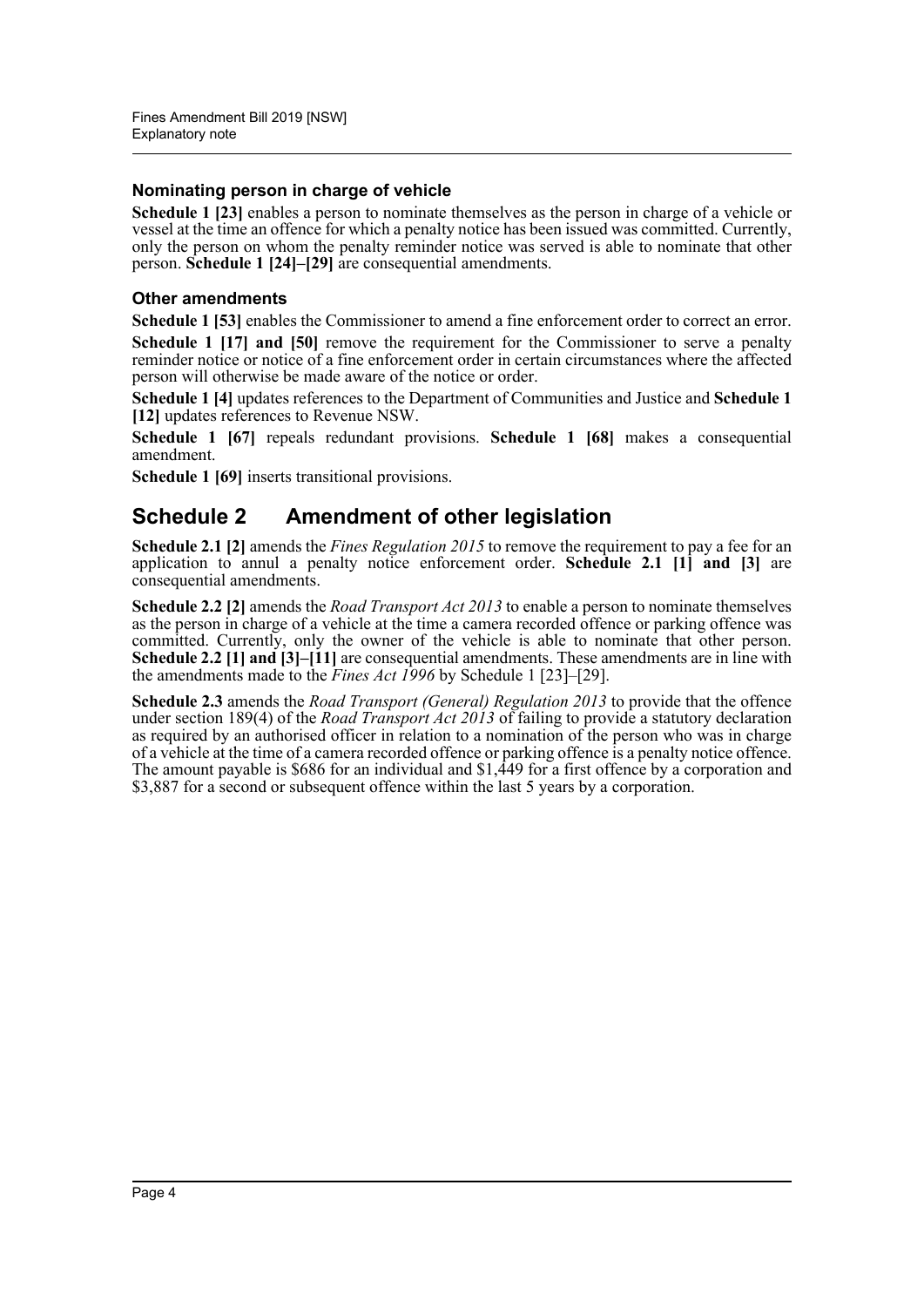First print



New South Wales

# **Fines Amendment Bill 2019**

## **Contents**

|                   |                                   | Page |
|-------------------|-----------------------------------|------|
|                   | Name of Act                       |      |
|                   | Commencement                      |      |
| <b>Schedule 1</b> | Amendment of Fines Act 1996 No 99 |      |
| <b>Schedule 2</b> | Amendment of other legislation    | 15   |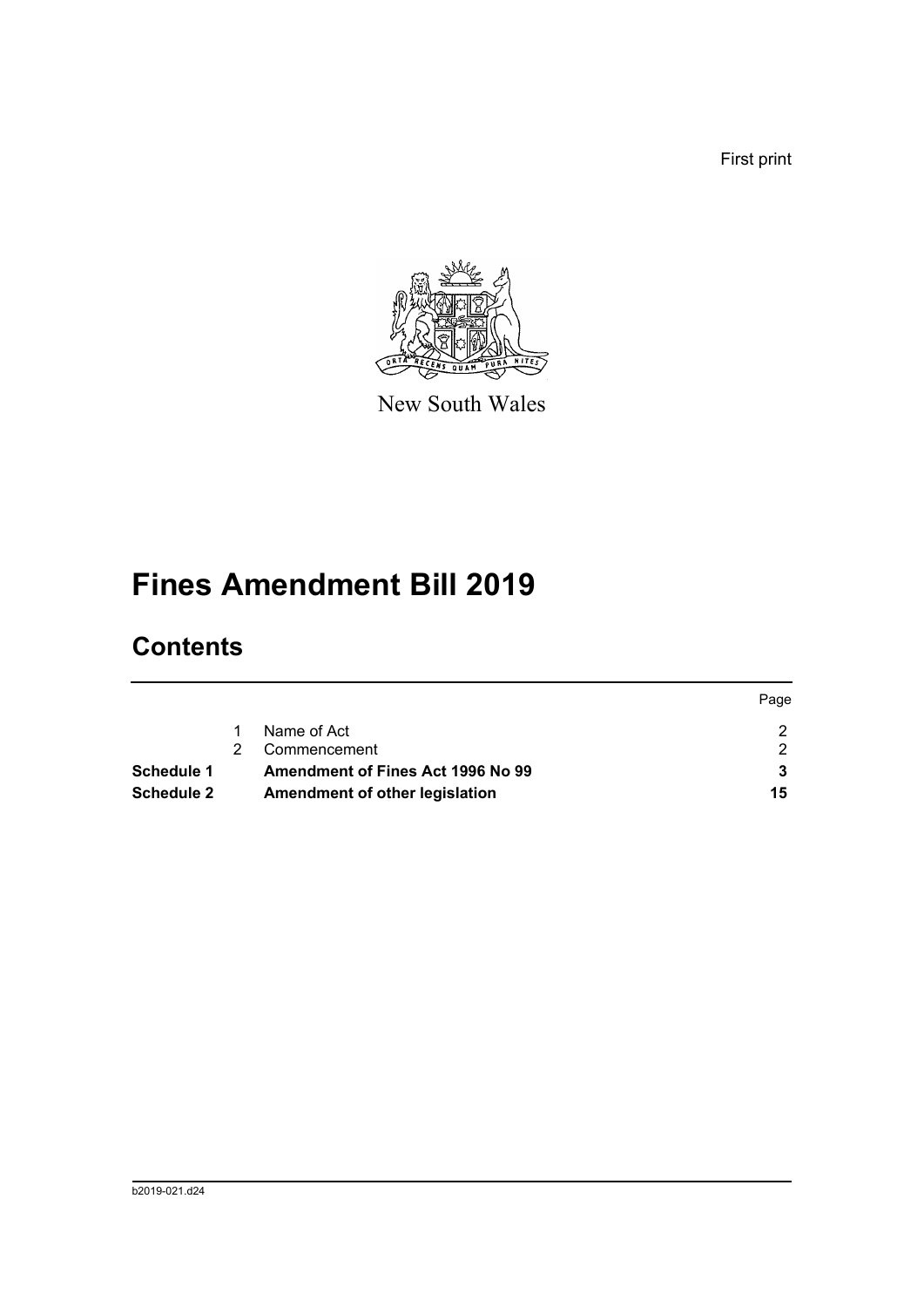

New South Wales

# **Fines Amendment Bill 2019**

No , 2019

### **A Bill for**

An Act to amend the *Fines Act 1996* in relation to fines and their enforcement; to amend the *Road Transport Act 2013* in relation to the nomination of persons responsible for camera recorded offences and parking offences; and for other purposes.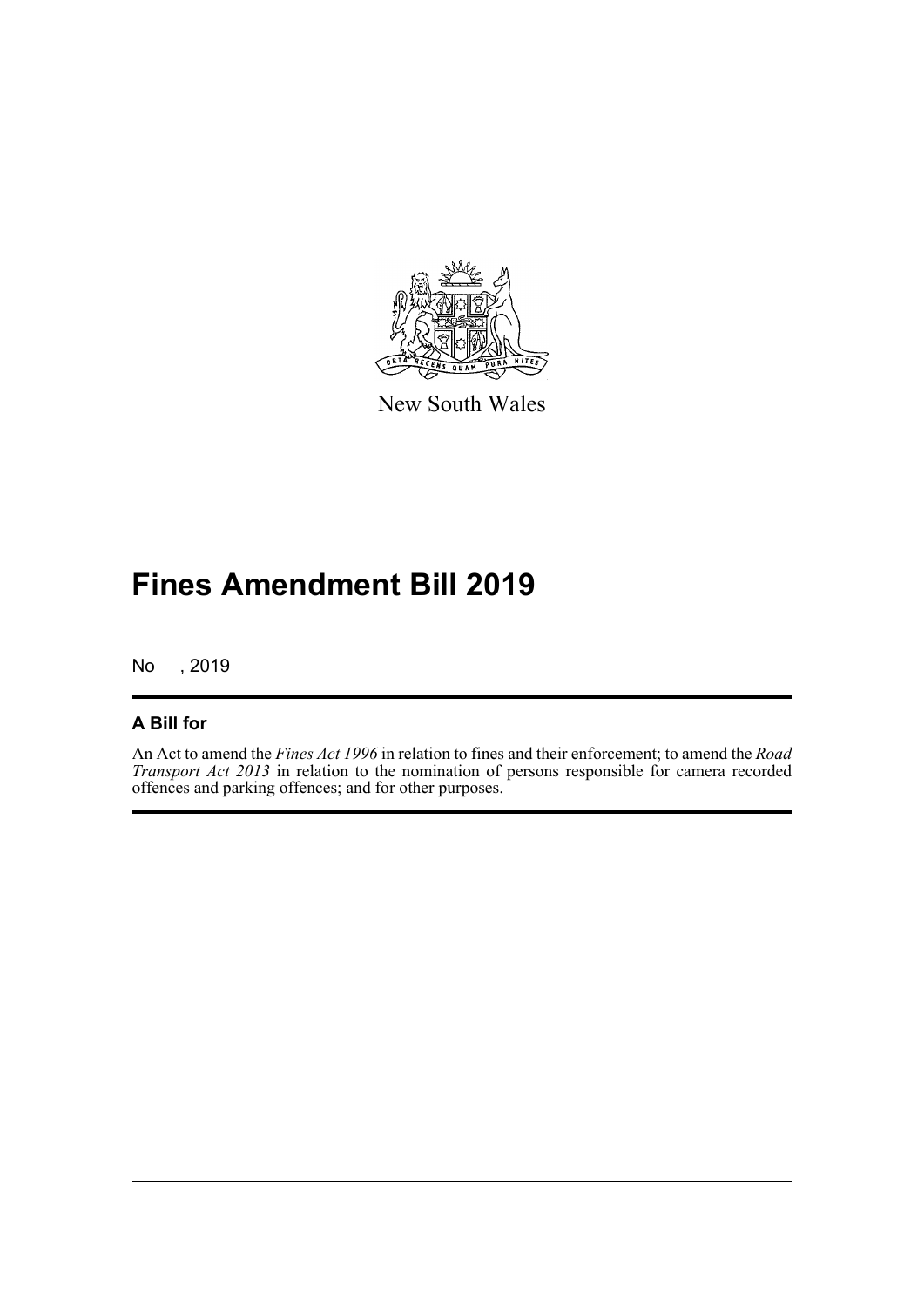<span id="page-6-1"></span><span id="page-6-0"></span>

| The Legislature of New South Wales enacts— |                                                                      |               |
|--------------------------------------------|----------------------------------------------------------------------|---------------|
|                                            | Name of Act                                                          | $\mathcal{P}$ |
|                                            | This Act is the Fines Amendment Act 2019.                            | 3             |
|                                            | <b>Commencement</b>                                                  | 4             |
|                                            | This Act commences on a day or days to be appointed by proclamation. | 5             |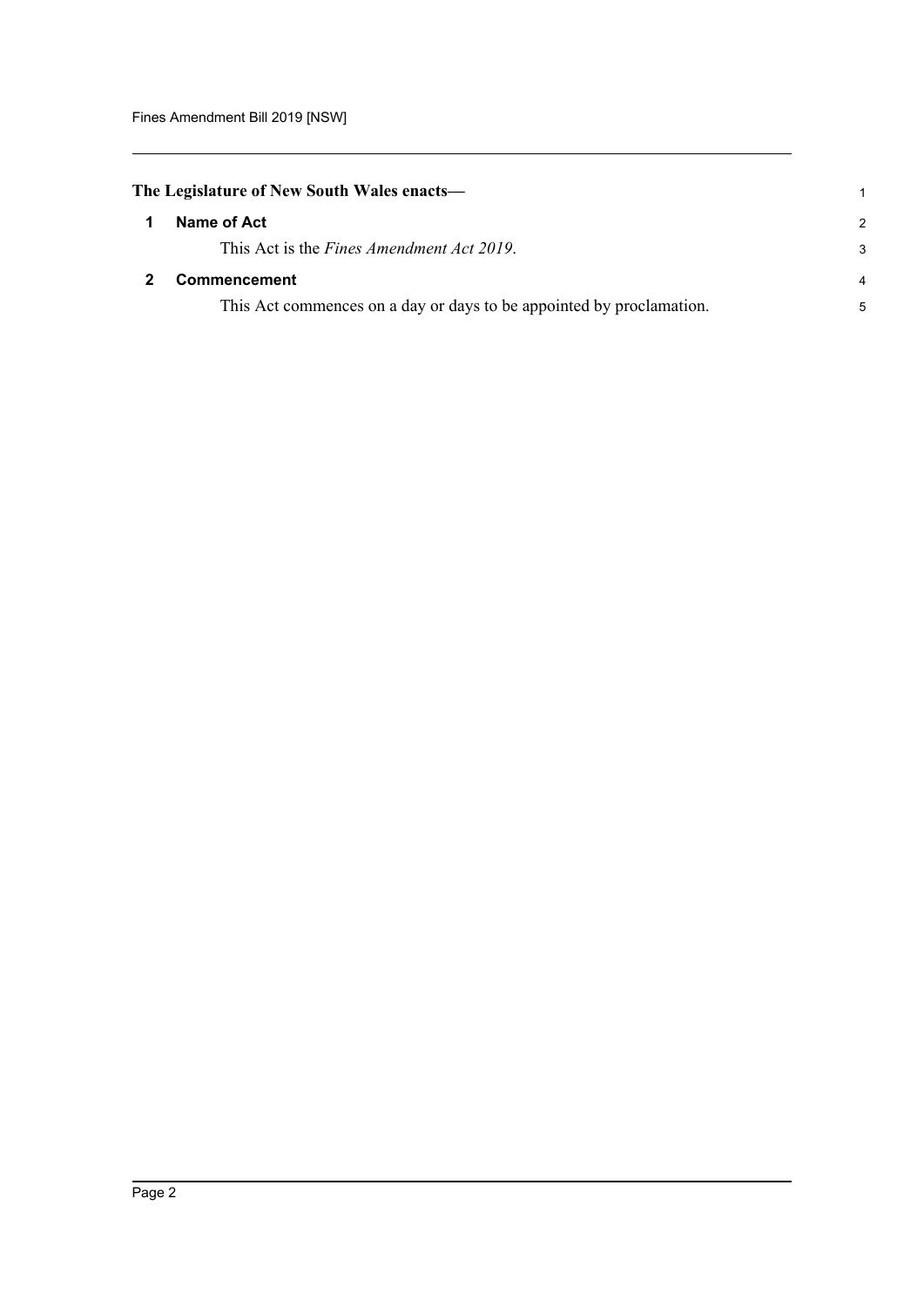<span id="page-7-0"></span>

|       | <b>Schedule 1</b>                                  |                                                  |         | <b>Amendment of Fines Act 1996 No 99</b>                                                                                                                                                                                                                                                                                                                                                                                                                                                                                                                         | 1                                      |  |  |  |  |  |
|-------|----------------------------------------------------|--------------------------------------------------|---------|------------------------------------------------------------------------------------------------------------------------------------------------------------------------------------------------------------------------------------------------------------------------------------------------------------------------------------------------------------------------------------------------------------------------------------------------------------------------------------------------------------------------------------------------------------------|----------------------------------------|--|--|--|--|--|
| [1]   |                                                    | <b>Section 3 Definitions</b>                     |         |                                                                                                                                                                                                                                                                                                                                                                                                                                                                                                                                                                  | 2                                      |  |  |  |  |  |
|       |                                                    | Insert in alphabetical order in section $3(1)$ — |         |                                                                                                                                                                                                                                                                                                                                                                                                                                                                                                                                                                  |                                        |  |  |  |  |  |
|       | <i>approved electronic manner</i> —see section 4A. |                                                  |         |                                                                                                                                                                                                                                                                                                                                                                                                                                                                                                                                                                  |                                        |  |  |  |  |  |
| $[2]$ |                                                    |                                                  |         | Section 3(1), definition of "combined payment arrangement"                                                                                                                                                                                                                                                                                                                                                                                                                                                                                                       | 5                                      |  |  |  |  |  |
|       |                                                    | Omit the definition.                             |         |                                                                                                                                                                                                                                                                                                                                                                                                                                                                                                                                                                  | 6                                      |  |  |  |  |  |
| $[3]$ |                                                    | <b>Section 4A</b>                                |         |                                                                                                                                                                                                                                                                                                                                                                                                                                                                                                                                                                  | $\overline{7}$                         |  |  |  |  |  |
|       |                                                    | Insert after section 4—                          |         |                                                                                                                                                                                                                                                                                                                                                                                                                                                                                                                                                                  | 8                                      |  |  |  |  |  |
|       | 4A                                                 |                                                  |         | Electronic service of penalty notices and other documents                                                                                                                                                                                                                                                                                                                                                                                                                                                                                                        | $\boldsymbol{9}$                       |  |  |  |  |  |
|       |                                                    | (1)                                              |         | For the purposes of this Act, an <i>approved electronic manner</i> of issuing a<br>penalty notice to a person or serving a penalty reminder notice or fine<br>enforcement order on a person means—                                                                                                                                                                                                                                                                                                                                                               | 10<br>11<br>12                         |  |  |  |  |  |
|       |                                                    |                                                  | (a)     | sending the penalty notice, penalty reminder notice or fine enforcement<br>order, or a penalty notification, to a telephone number or email address<br>provided by the person for the purposes of the issue or service of the<br>notice or order, or                                                                                                                                                                                                                                                                                                             | 13<br>14<br>15<br>16                   |  |  |  |  |  |
|       |                                                    |                                                  | (b)     | providing the person access to the penalty notice, penalty reminder<br>notice or fine enforcement order, or a penalty notification, via the online<br>notification system if the person consents to the use of that system, or                                                                                                                                                                                                                                                                                                                                   | 17<br>18<br>19                         |  |  |  |  |  |
|       |                                                    |                                                  | (c)     | any other electronic manner prescribed by the regulations.                                                                                                                                                                                                                                                                                                                                                                                                                                                                                                       | 20                                     |  |  |  |  |  |
|       |                                                    | (2)                                              |         | A person may, orally or in writing, provide an email address or telephone<br>number or consent to the use of the online notification system for the purposes<br>of receiving or accessing—                                                                                                                                                                                                                                                                                                                                                                       | 21<br>22<br>23                         |  |  |  |  |  |
|       |                                                    |                                                  | (a)     | a particular penalty notice, penalty reminder notice or fine enforcement<br>order, or                                                                                                                                                                                                                                                                                                                                                                                                                                                                            | 24<br>25                               |  |  |  |  |  |
|       |                                                    |                                                  | (b)     | a particular kind of penalty notice, penalty reminder notice or fine<br>enforcement order, or                                                                                                                                                                                                                                                                                                                                                                                                                                                                    | 26<br>27                               |  |  |  |  |  |
|       |                                                    |                                                  | (c)     | penalty notices, penalty reminder notices or fine enforcement orders for<br>a particular period, or                                                                                                                                                                                                                                                                                                                                                                                                                                                              | 28<br>29                               |  |  |  |  |  |
|       |                                                    |                                                  | (d)     | all penalty notices, penalty reminder notices or fine enforcement orders.                                                                                                                                                                                                                                                                                                                                                                                                                                                                                        | 30                                     |  |  |  |  |  |
|       |                                                    | (3)                                              |         | A penalty notice may not be issued to a person, or a penalty reminder notice<br>or fine enforcement order served on a person, in an approved electronic<br>manner if the person is under the age of $1\overline{6}$ years.                                                                                                                                                                                                                                                                                                                                       | 31<br>32<br>33                         |  |  |  |  |  |
|       |                                                    | (4)                                              | orally. | This section does not authorise a penalty notice to be issued to a person, or a<br>penalty reminder notice or fine enforcement order to be served on a person,                                                                                                                                                                                                                                                                                                                                                                                                   | 34<br>35<br>36                         |  |  |  |  |  |
|       |                                                    | (5)                                              |         | In this section-                                                                                                                                                                                                                                                                                                                                                                                                                                                                                                                                                 | 37                                     |  |  |  |  |  |
|       |                                                    |                                                  | (a)     | <i>online notification system</i> means an online system approved by the<br>Commissioner for the purposes of enabling a person to securely access, by<br>means of a website, mobile telephone or mobile device or by other electronic<br>means, a penalty notice, penalty reminder notice, fine enforcement order or<br>penalty notification that is issued to, or made in respect of, the person.<br><i>penalty notification</i> means a written notification stating the following—<br>a penalty notice, penalty reminder notice or fine enforcement order (as | 38<br>39<br>40<br>41<br>42<br>43<br>44 |  |  |  |  |  |
|       |                                                    |                                                  |         | the case requires) has been issued to, or made in respect of, the person,                                                                                                                                                                                                                                                                                                                                                                                                                                                                                        | 45                                     |  |  |  |  |  |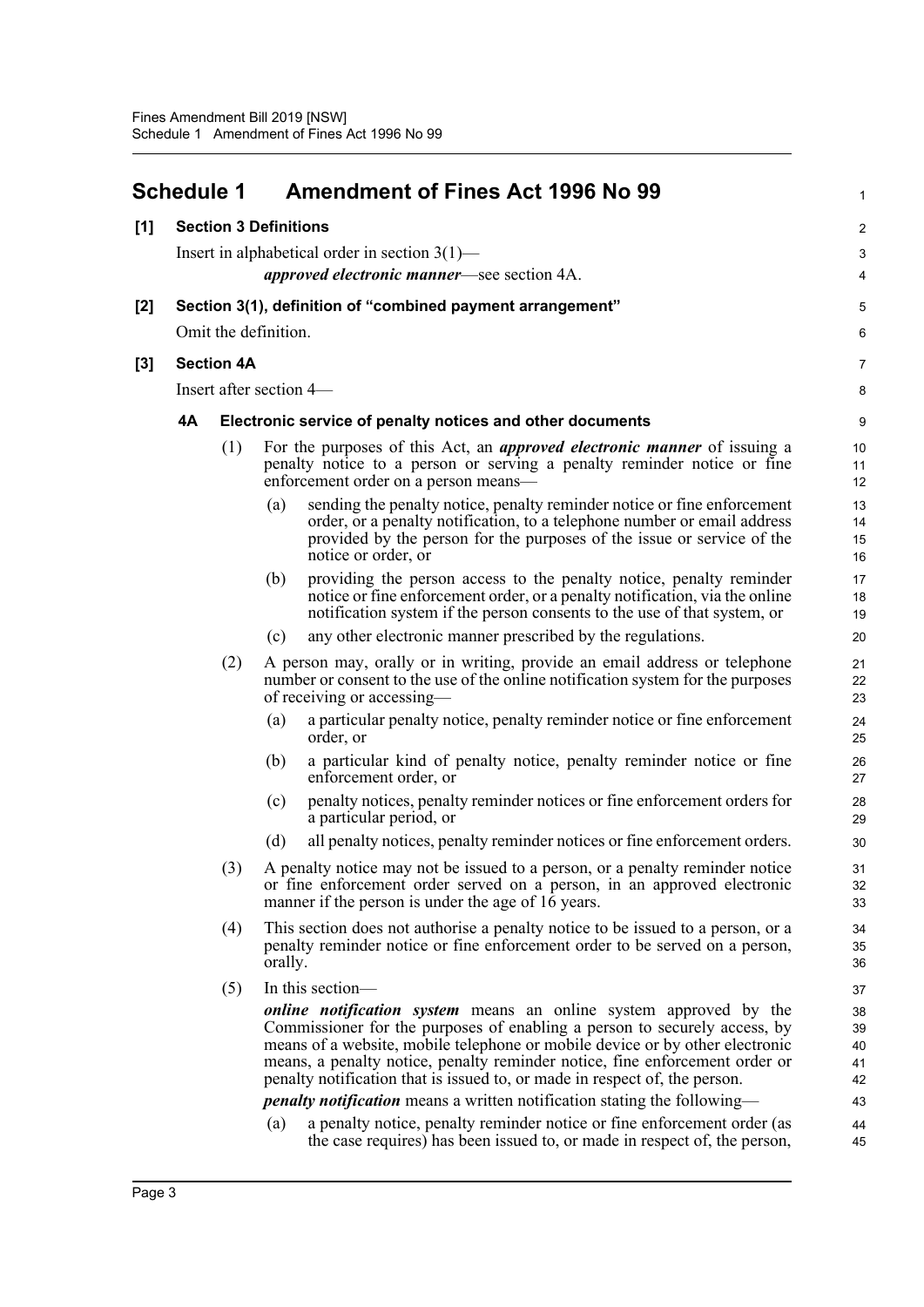|       |                         | (b)  | the sending of the penalty notification to the person, or providing the<br>person access to the penalty notification, is taken to be the issue of the<br>penalty notice to the person or service of the penalty reminder notice or<br>fine enforcement order on the person (as the case requires),                                                                                                                                                                                           | 1<br>$\overline{\mathbf{c}}$<br>3<br>4 |
|-------|-------------------------|------|----------------------------------------------------------------------------------------------------------------------------------------------------------------------------------------------------------------------------------------------------------------------------------------------------------------------------------------------------------------------------------------------------------------------------------------------------------------------------------------------|----------------------------------------|
|       |                         | (c)  | how the person can access the penalty notice, penalty reminder notice<br>or fine enforcement order by means of a website, mobile telephone or<br>mobile device or by other electronic means.                                                                                                                                                                                                                                                                                                 | 5<br>6<br>7                            |
|       | (6)                     |      | In this section, a reference to a fine enforcement order is a reference to notice<br>of a fine enforcement order.<br>Note. Division 2 of Part 4 requires notice of a fine enforcement order to be served on<br>the person liable to pay the fine concerned.                                                                                                                                                                                                                                  | 8<br>9<br>10<br>11                     |
| [4]   |                         |      | Sections 11(8), 80(4)(b), 99A (definition of "approved organisation") and 112B<br>(paragraph (b) of definition of "appropriate custodial officer")                                                                                                                                                                                                                                                                                                                                           | 12<br>13                               |
|       |                         |      | Omit "Department of Justice" wherever occurring.                                                                                                                                                                                                                                                                                                                                                                                                                                             | 14                                     |
|       |                         |      | Insert instead "Department of Communities and Justice".                                                                                                                                                                                                                                                                                                                                                                                                                                      | 15                                     |
| [5]   |                         |      | Section 13 Referral for a court fine enforcement order                                                                                                                                                                                                                                                                                                                                                                                                                                       | 16                                     |
|       |                         |      | Omit section $13(1)(b)$ –(d). Insert instead—                                                                                                                                                                                                                                                                                                                                                                                                                                                | 17                                     |
|       |                         | (b)  | the person seeks a work and development order or time to pay order in<br>relation to the fine.                                                                                                                                                                                                                                                                                                                                                                                               | 18<br>19                               |
| [6]   |                         |      | Section 14 When an order may be made                                                                                                                                                                                                                                                                                                                                                                                                                                                         | 20                                     |
|       |                         |      | Omit section 14(1B). Insert instead—                                                                                                                                                                                                                                                                                                                                                                                                                                                         | 21                                     |
|       | (1B)                    |      | However, a court fine enforcement order may be made, without any default in<br>payment, in relation to a fine imposed by a court on a person if the person<br>seeks a work and development order or time to pay order in relation to the fine.                                                                                                                                                                                                                                               | 22<br>23<br>24                         |
| $[7]$ | Section 14(1C)          |      |                                                                                                                                                                                                                                                                                                                                                                                                                                                                                              | 25                                     |
|       | Omit "(c) or $(d)$ ,".  |      |                                                                                                                                                                                                                                                                                                                                                                                                                                                                                              | 26                                     |
| [8]   | Section 17, note        |      |                                                                                                                                                                                                                                                                                                                                                                                                                                                                                              | 27                                     |
|       |                         |      | Omit "under fine enforcement orders".                                                                                                                                                                                                                                                                                                                                                                                                                                                        | 28                                     |
| [9]   |                         |      | Section 19 Summary of penalty notice procedure                                                                                                                                                                                                                                                                                                                                                                                                                                               | 29                                     |
|       |                         |      | Omit section $19(1)(b1)$ . Insert instead—                                                                                                                                                                                                                                                                                                                                                                                                                                                   | 30                                     |
|       |                         | (b1) | <b>Internal review</b>                                                                                                                                                                                                                                                                                                                                                                                                                                                                       | 31                                     |
|       |                         |      | A reviewing agency may conduct a review of the decision to issue the<br>penalty notice, including after a penalty notice enforcement order has<br>been made. After conducting a review, the agency may withdraw the<br>penalty notice or penalty notice enforcement order or confirm the<br>decision. If the decision is confirmed, the agency may serve a penalty<br>reminder notice or, if a penalty notice enforcement order has been<br>made, take enforcement action (see Division 2A). | 32<br>33<br>34<br>35<br>36<br>37<br>38 |
| [10]  | <b>Section 19(1)(e)</b> |      |                                                                                                                                                                                                                                                                                                                                                                                                                                                                                              | 39                                     |
|       |                         |      | Omit the paragraph. Insert instead-                                                                                                                                                                                                                                                                                                                                                                                                                                                          | 40                                     |
|       |                         |      |                                                                                                                                                                                                                                                                                                                                                                                                                                                                                              |                                        |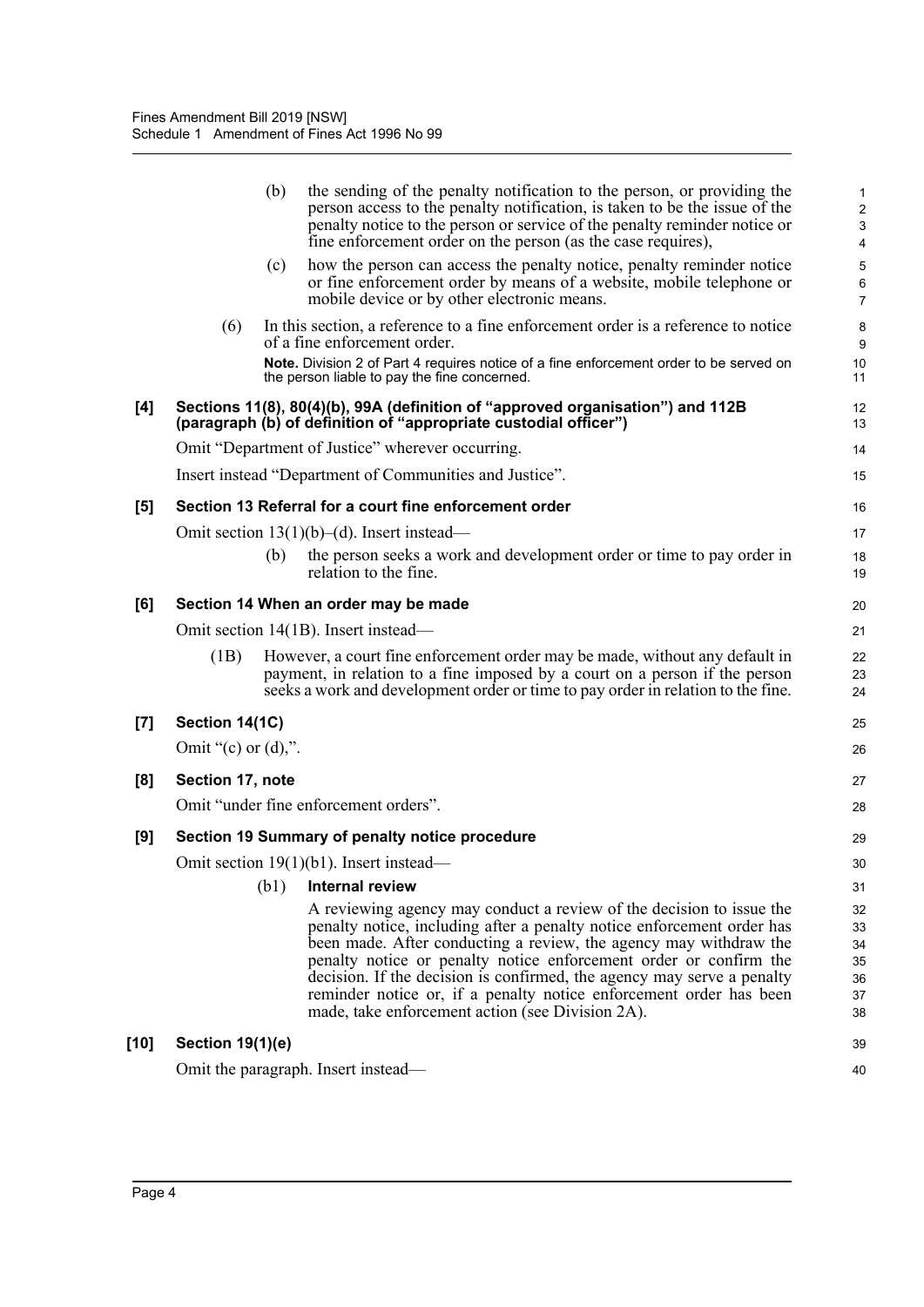|        |                                 | (e)  | Withdrawal of enforcement order                                                                                                                                                                                                                                   | 1                        |
|--------|---------------------------------|------|-------------------------------------------------------------------------------------------------------------------------------------------------------------------------------------------------------------------------------------------------------------------|--------------------------|
|        |                                 |      | A penalty notice enforcement order may, on application or the<br>Commissioner's own initiative, be withdrawn by the Commissioner<br>(see Division 5).                                                                                                             | $\overline{c}$<br>3<br>4 |
| $[11]$ | <b>Section 19(1)(f)</b>         |      |                                                                                                                                                                                                                                                                   | 5                        |
|        |                                 |      | Omit "the Commissioner or, if the Commissioner refuses the application, by".                                                                                                                                                                                      | 6                        |
| $[12]$ |                                 |      | Sections 19A(3) (definition of "guidelines") and 22(2)(b)                                                                                                                                                                                                         | 7                        |
|        |                                 |      | Omit "in the Department of Finance, Services and Innovation" wherever occurring.                                                                                                                                                                                  | 8                        |
| $[13]$ |                                 |      | Section 21 Issue of penalty notices                                                                                                                                                                                                                               | 9                        |
|        |                                 |      | Insert after section $21(2)(b)$ —                                                                                                                                                                                                                                 | 10                       |
|        |                                 | (b1) | in an approved electronic manner, or                                                                                                                                                                                                                              | 11                       |
| $[14]$ | Section 21(3)-(5)               |      |                                                                                                                                                                                                                                                                   | 12                       |
|        | Omit the subsections.           |      |                                                                                                                                                                                                                                                                   | 13                       |
| $[15]$ | Section 21(6)                   |      |                                                                                                                                                                                                                                                                   | 14                       |
|        |                                 |      | Omit "electronically". Insert instead "in an approved electronic manner".                                                                                                                                                                                         | 15                       |
| $[16]$ |                                 |      | Section 24A Application for review of penalty notice                                                                                                                                                                                                              | 16                       |
|        |                                 |      | Omit section 24A(2) and (3). Insert instead—                                                                                                                                                                                                                      | 17                       |
|        | (2)                             |      | An application for a review must include the grounds on which the review is<br>sought (including supporting evidence) and must be made—                                                                                                                           | 18<br>19                 |
|        |                                 | (a)  | to the Commissioner in an approved form—in the case of a fine under<br>a penalty notice that is payable to the Commissioner, or                                                                                                                                   | 20<br>21                 |
|        |                                 | (b)  | to the issuing agency in the form approved by the agency—in any other<br>case.                                                                                                                                                                                    | 22<br>23                 |
|        | (3)                             |      | An application for a review may, subject to subsection (3A), be made at any<br>time, including after—                                                                                                                                                             | 24<br>25                 |
|        |                                 | (a)  | the whole or part of the amount payable under the penalty notice has<br>been paid, or                                                                                                                                                                             | 26<br>27                 |
|        |                                 | (b)  | a penalty notice enforcement order has been made in relation to the<br>penalty notice.                                                                                                                                                                            | 28<br>29                 |
|        | (3A)                            |      | If the whole of the amount payable under the penalty notice has been paid and<br>no penalty reminder notice has been served in respect of the offence, an<br>application for a review must be made not later than 60 days after the penalty<br>notice was issued. | 30<br>31<br>32<br>33     |
| $[17]$ |                                 |      | Section 24F Action to be taken if decision to issue penalty notice is confirmed                                                                                                                                                                                   | 34                       |
|        | Insert after section $24F(2)$ — |      |                                                                                                                                                                                                                                                                   | 35                       |
|        | (3)                             |      | This section does not apply if—                                                                                                                                                                                                                                   | 36                       |
|        |                                 | (a)  | a penalty notice enforcement order has been made in respect of the<br>offence, or                                                                                                                                                                                 | 37<br>38                 |
|        |                                 | (b)  | the person has elected to have the matter dealt with by a court under<br>section 23A or 36.                                                                                                                                                                       | 39<br>40                 |
|        |                                 |      |                                                                                                                                                                                                                                                                   |                          |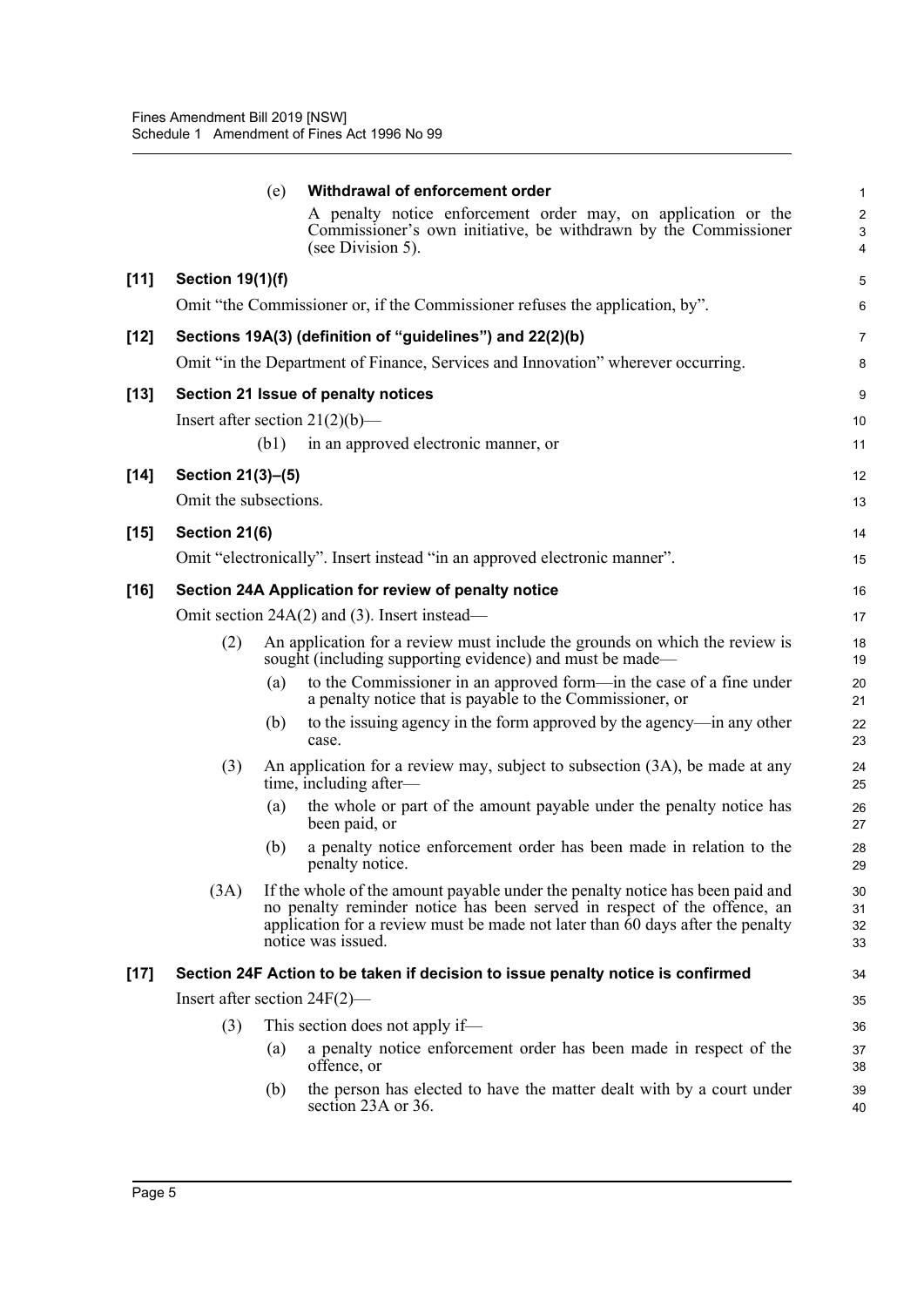|        |                                                                                                           |        | <b>Note.</b> If a penalty notice enforcement order has been made in relation to a penalty<br>notice and the decision to issue the penalty notice is confirmed in a review under this<br>Division, enforcement action may be taken against the person under Part 4.                                                                                      | $\frac{1}{2}$<br>3         |  |  |
|--------|-----------------------------------------------------------------------------------------------------------|--------|---------------------------------------------------------------------------------------------------------------------------------------------------------------------------------------------------------------------------------------------------------------------------------------------------------------------------------------------------------|----------------------------|--|--|
| $[18]$ |                                                                                                           |        | Section 24G Effect of withdrawal of penalty notice                                                                                                                                                                                                                                                                                                      | 4                          |  |  |
|        |                                                                                                           |        | Insert "or penalty notice enforcement order" after "reminder notice" in section $24G(2)(a)$ .                                                                                                                                                                                                                                                           | 5                          |  |  |
| $[19]$ |                                                                                                           |        | Section 28 Service of penalty reminder notices                                                                                                                                                                                                                                                                                                          | 6                          |  |  |
|        |                                                                                                           |        | Omit section $28(1)(d)$ . Insert instead—                                                                                                                                                                                                                                                                                                               | 7                          |  |  |
|        |                                                                                                           | (d)    | in an approved electronic manner, or                                                                                                                                                                                                                                                                                                                    | 8                          |  |  |
| $[20]$ | Section 28(2)                                                                                             |        |                                                                                                                                                                                                                                                                                                                                                         | 9                          |  |  |
|        |                                                                                                           |        | Omit "service of any such penalty reminder notice".                                                                                                                                                                                                                                                                                                     | 10                         |  |  |
|        | reminder notice".                                                                                         |        | Insert instead "personal service or service by post or document exchange of a penalty                                                                                                                                                                                                                                                                   | 11<br>12                   |  |  |
| $[21]$ |                                                                                                           |        | Section 36 How a person may elect to have matter dealt with by court                                                                                                                                                                                                                                                                                    | 13                         |  |  |
|        |                                                                                                           |        | Omit section $36(2A)$ and the note. Insert instead—                                                                                                                                                                                                                                                                                                     | 14                         |  |  |
|        | (2A)                                                                                                      |        | Despite subsection (2), a person may make an election at any time while a<br>review under Division $2\overline{A}$ of the decision to issue the penalty notice is in<br>progress, provided the person applied for the review on or before the due date<br>specified in the penalty reminder notice for payment in relation to the offence<br>concerned. | 15<br>16<br>17<br>18<br>19 |  |  |
| $[22]$ | Section 36(3)                                                                                             |        |                                                                                                                                                                                                                                                                                                                                                         | 20                         |  |  |
|        |                                                                                                           |        | Omit "by facsimile or other electronic transmission".                                                                                                                                                                                                                                                                                                   | 21                         |  |  |
|        |                                                                                                           |        | Insert instead "by electronic means approved by the Commissioner".                                                                                                                                                                                                                                                                                      | 22                         |  |  |
| $[23]$ |                                                                                                           |        | Section 38 Circumstances in which person issued with penalty reminder notice for<br>vehicle or vessel offence is not liable to pay penalty                                                                                                                                                                                                              | 23<br>24                   |  |  |
|        |                                                                                                           |        | Omit section 38(1). Insert instead—                                                                                                                                                                                                                                                                                                                     | 25                         |  |  |
|        | (1)                                                                                                       | $if$ — | A person on whom a penalty reminder notice is served in relation to a vehicle<br>or vessel offence is not liable to make any payment under the penalty notice                                                                                                                                                                                           | 26<br>27<br>28             |  |  |
|        |                                                                                                           | (a)    | on or before the due date specified in the penalty reminder notice, the<br>appropriate officer receives an approved nomination notice containing<br>the name and address of the person who was in charge of the vehicle or<br>vessel concerned at all relevant times relating to the offence, or                                                        | 29<br>30<br>31<br>32       |  |  |
|        |                                                                                                           | (b)    | the person satisfies the appropriate officer that the person did not know<br>and could not with reasonable diligence have ascertained that name and<br>address.                                                                                                                                                                                         | 33<br>34<br>35             |  |  |
| $[24]$ | Section 38(2)                                                                                             |        |                                                                                                                                                                                                                                                                                                                                                         | 36                         |  |  |
|        | Omit "for use when nominating persons under this section as persons in charge of vehicles<br>or vessels". |        |                                                                                                                                                                                                                                                                                                                                                         |                            |  |  |
|        | section".                                                                                                 |        | Insert instead "to be used to nominate the person in charge of a vehicle or vessel under this                                                                                                                                                                                                                                                           | 39<br>40                   |  |  |
| $[25]$ | Section 38(3A)                                                                                            |        |                                                                                                                                                                                                                                                                                                                                                         | 41                         |  |  |
|        |                                                                                                           |        | Omit "for the penalty notice to which the penalty reminder notice relates".                                                                                                                                                                                                                                                                             | 42                         |  |  |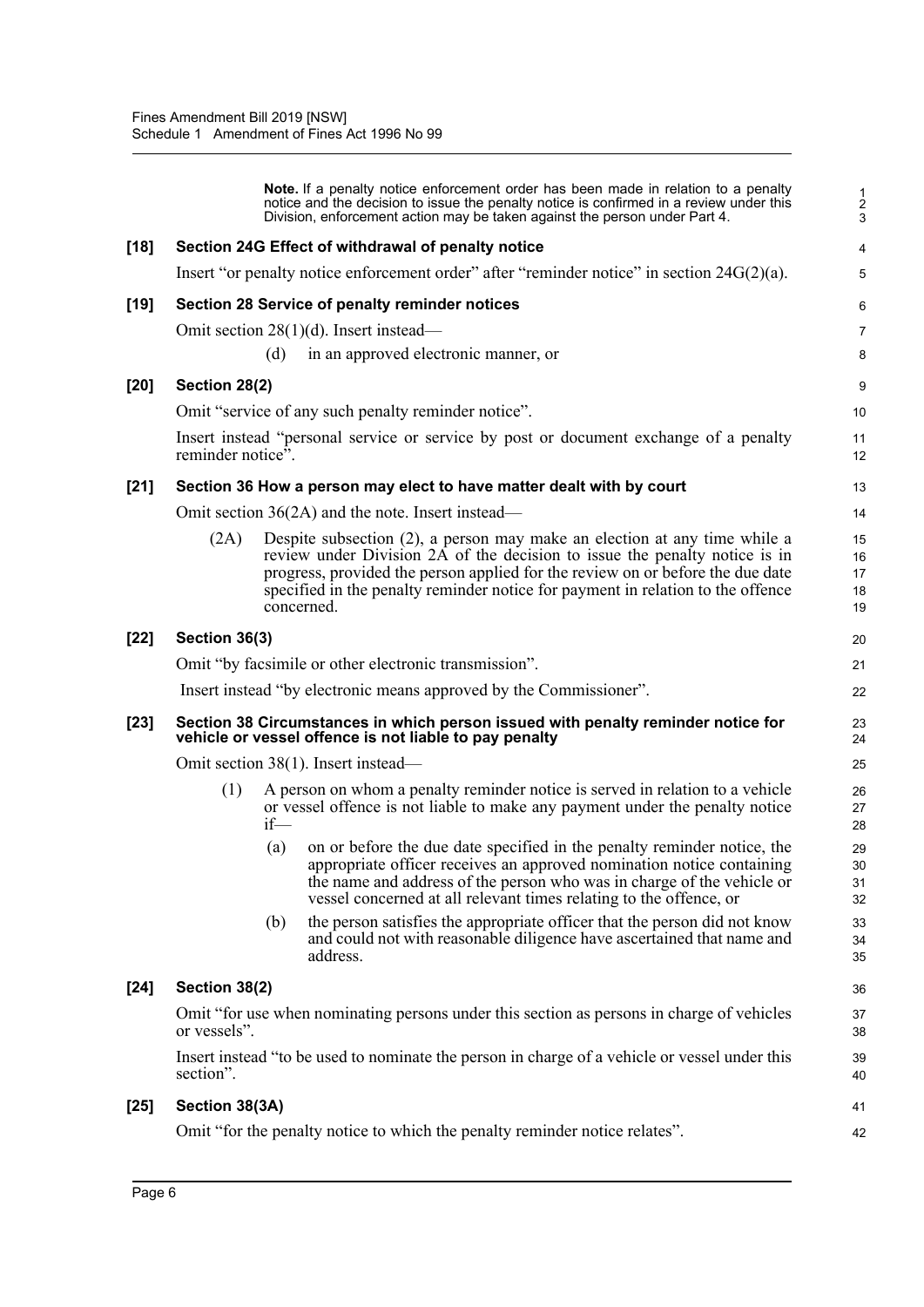| $[26]$ | Section 38(3E)     |                                                                                                                                                                                                                                                                                                                                                                                      | $\mathbf{1}$               |
|--------|--------------------|--------------------------------------------------------------------------------------------------------------------------------------------------------------------------------------------------------------------------------------------------------------------------------------------------------------------------------------------------------------------------------------|----------------------------|
|        |                    | Omit "another person".                                                                                                                                                                                                                                                                                                                                                               | $\boldsymbol{2}$           |
|        |                    | Insert instead "a person (including the person making the nomination)".                                                                                                                                                                                                                                                                                                              | 3                          |
| $[27]$ | Section 38(3F)     |                                                                                                                                                                                                                                                                                                                                                                                      | 4                          |
|        |                    | Omit "another person". Insert instead "a person".                                                                                                                                                                                                                                                                                                                                    | 5                          |
| $[28]$ | Section 38(3F)     |                                                                                                                                                                                                                                                                                                                                                                                      | 6                          |
|        | Omit "other".      |                                                                                                                                                                                                                                                                                                                                                                                      | 7                          |
| $[29]$ | Section 38(4)      |                                                                                                                                                                                                                                                                                                                                                                                      | 8                          |
|        |                    | Insert in alphabetical order—                                                                                                                                                                                                                                                                                                                                                        | 9                          |
|        |                    | <i>appropriate officer</i> , in relation to a penalty reminder notice, means an<br>appropriate officer for the penalty notice to which the penalty reminder notice<br>relates or another person or body specified in the penalty reminder notice.                                                                                                                                    | 10<br>11<br>12             |
| $[30]$ |                    | Section 40 What is a penalty notice enforcement order?                                                                                                                                                                                                                                                                                                                               | 13                         |
|        |                    | Insert after section $40(2)$ —                                                                                                                                                                                                                                                                                                                                                       | 14                         |
|        | (3)                | The regulations may make provision for or with respect to the making of<br>penalty notice enforcement orders.                                                                                                                                                                                                                                                                        | 15<br>16                   |
| $[31]$ |                    | Section 42 When a penalty notice enforcement order may be made                                                                                                                                                                                                                                                                                                                       | 17                         |
|        |                    | Omit section $42(1)(a1)$ . Insert instead—                                                                                                                                                                                                                                                                                                                                           | 18                         |
|        |                    | there is no review under Division 2A in progress, and<br>$\left( a1\right)$                                                                                                                                                                                                                                                                                                          | 19                         |
| $[32]$ | Section 42(1AA)    |                                                                                                                                                                                                                                                                                                                                                                                      | 20                         |
|        |                    | Omit the subsection. Insert instead—                                                                                                                                                                                                                                                                                                                                                 | 21                         |
|        | (1AA)              | The Commissioner may also make a penalty notice enforcement order, in<br>respect of an amount owed by a person under a penalty notice, if the<br>Commissioner receives an application by the person for a work and<br>development order or time to pay order in relation to the amount.                                                                                              | 22<br>23<br>24<br>25       |
| $[33]$ | Section 42(1CC)    |                                                                                                                                                                                                                                                                                                                                                                                      | 26                         |
|        |                    | Omit the subsection. Insert instead—                                                                                                                                                                                                                                                                                                                                                 | 27                         |
|        |                    | (1CC) On the making of an order under subsection (1AA), the person who has been<br>issued with the penalty notice to which the order relates can no longer elect to<br>have the matter dealt with by a court under section 23A or 36.<br>Note. See Division 5 for the circumstances in which the Local Court may deal with<br>matters relating to penalty notice enforcement orders. | 28<br>29<br>30<br>31<br>32 |
| $[34]$ |                    | Section 45 Effect of making, or of payment under, penalty notice enforcement order                                                                                                                                                                                                                                                                                                   | 33                         |
|        |                    | Insert "withdrawal or" before "annulment" in section 45(4).                                                                                                                                                                                                                                                                                                                          | 34                         |
| $[35]$ |                    | Sections 46, 47 and 48-49A                                                                                                                                                                                                                                                                                                                                                           | 35                         |
|        | Omit the sections. |                                                                                                                                                                                                                                                                                                                                                                                      | 36                         |
| $[36]$ |                    | Part 3, Division 5, heading                                                                                                                                                                                                                                                                                                                                                          | 37                         |
|        |                    | Omit "Annulment". Insert instead "Withdrawal and annulment".                                                                                                                                                                                                                                                                                                                         | 38                         |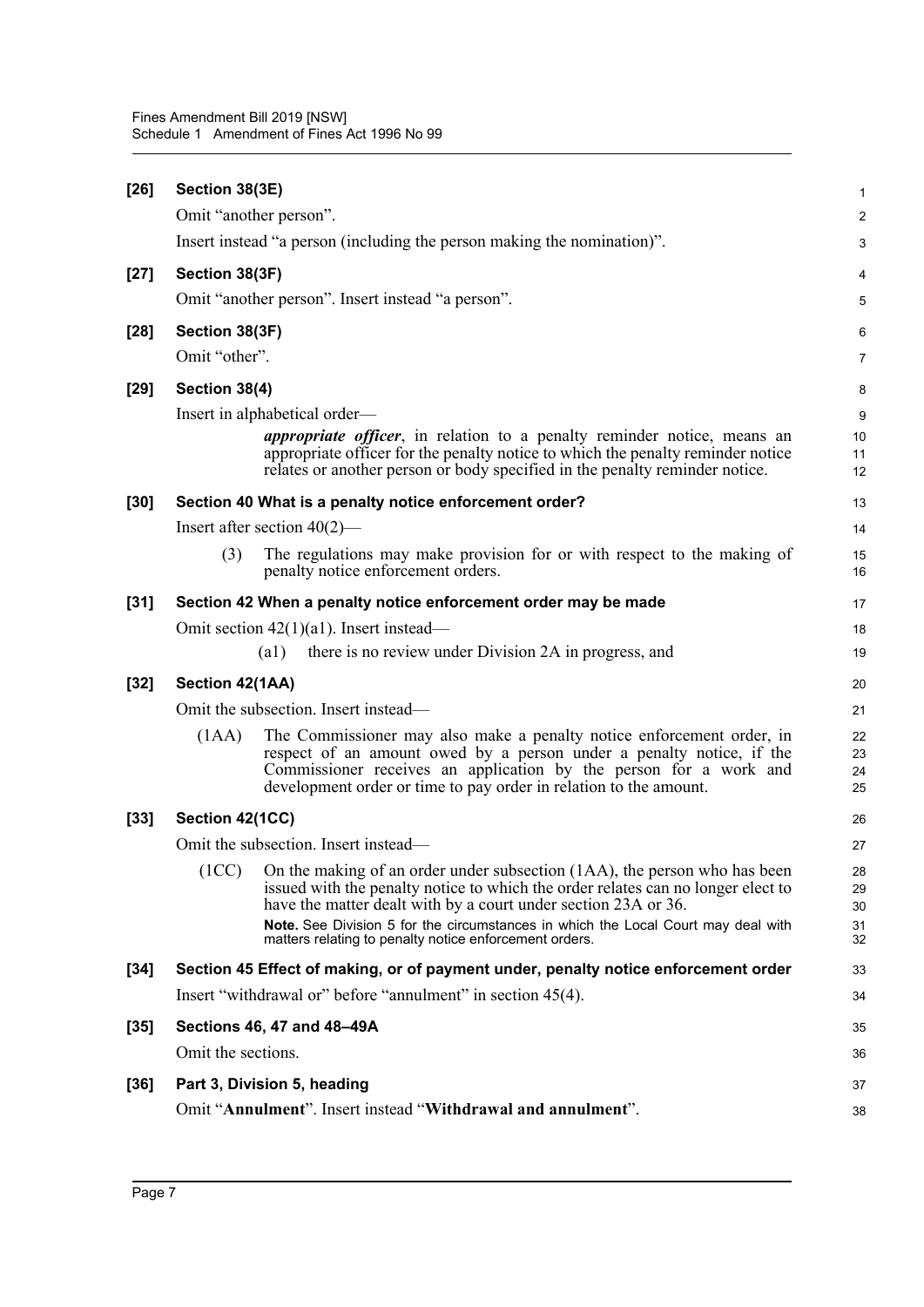Insert after the heading to Division 5 of Part 3—

**[37] Sections 46 and 47**

### **46 Application for withdrawal of penalty notice enforcement order** (1) A person against whom a penalty notice enforcement order is made may apply to the Commissioner for the withdrawal of the order. (2) An application for withdrawal is to be made in the approved form and may be made by or on behalf of the person against whom the penalty notice enforcement order was made. (3) A person may not make more than one application under this section in relation to the same matter, except with the leave of the Commissioner. (4) The Commissioner is to decide whether or not to withdraw a penalty notice enforcement order in the absence of the parties, unless the Commissioner otherwise determines. (5) The Commissioner must give notice of a decision about an application for the withdrawal of a penalty notice enforcement order to all parties. **47 Grounds for withdrawal of penalty notice enforcement order** (1) The Commissioner may, on application under section 46 or the Commissioner's own initiative, withdraw a penalty notice enforcement order on any of the following grounds a fine to which the penalty notice enforcement order applies has previously been the subject of a penalty notice enforcement order in respect of which any enforcement action has been taken, (b) the person named in the penalty notice enforcement order is not the same person as the person in respect of whom a fine to which the order applies was imposed, (c) the order relates to the owner of a vehicle or vessel, being a vehicle or vessel involved in an offence the subject of the fine at a time when the owner was not the owner of the vehicle or vessel concerned, (d) the penalty notice for the fine to which it applies is withdrawn by the Commissioner under an arrangement under section 114, (e) the person was not aware that a penalty notice had been issued until notice of the order was served, but only in the case of an application for withdrawal that is made within a reasonable time after that service, (f) the person was otherwise hindered by accident, illness, misadventure or other cause from taking action in relation to the penalty notice, but only in the case of an application for withdrawal that is made within a reasonable time after the person ceased being so hindered, (g) the penalty reminder notice in relation to a particular offence was, or both the penalty notice and the penalty reminder notice were, returned as being undelivered to its sender after being sent to the person at the person's recently reported postal address (within the meaning of section 126A) and notice of the order was served on the person at a different postal address,

- (h) the Commissioner is satisfied that a question or doubt arises as to the person's liability for the penalty or other amount concerned,
- (i) the Commissioner is satisfied that there is other just cause why the application should be granted, having regard to the circumstances of the case.

1  $\mathfrak{p}$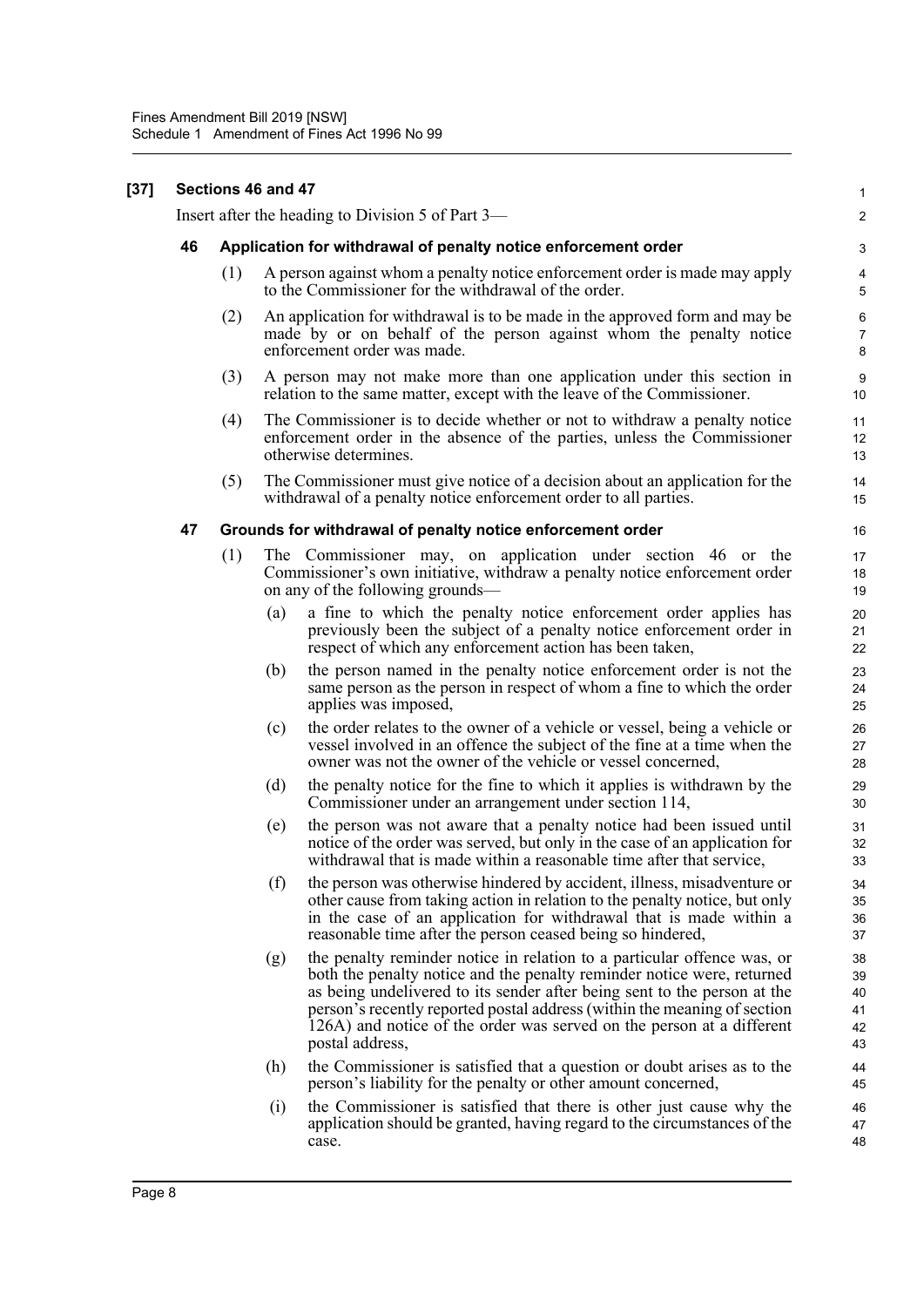|        |                          |         | Note 1. The Commissioner may, on the Commissioner's own initiative, withdraw a<br>penalty notice enforcement order under this section if an approved nomination notice<br>in respect of the penalty notice to which the penalty notice enforcement order applies<br>is provided to an appropriate officer under section 38 out of time.                                 | $\frac{1}{2}$<br>3<br>$\overline{\mathcal{L}}$ |
|--------|--------------------------|---------|-------------------------------------------------------------------------------------------------------------------------------------------------------------------------------------------------------------------------------------------------------------------------------------------------------------------------------------------------------------------------|------------------------------------------------|
|        |                          | notice. | Note 2. Section 24G(2) provides that a penalty notice enforcement order is taken to be<br>withdrawn if the Commissioner or the issuing agency conducting an internal review of<br>the decision to issue a penalty notice under Division 2A decides to withdraw the penalty                                                                                              | 5<br>$\overline{6}$<br>$\overline{7}$<br>8     |
|        | (2)                      |         | If the Commissioner withdraws a penalty notice enforcement order and all of<br>the following apply, the Commissioner must refer the matter to the Local<br>Court to hear and determine the matter under section $51-$                                                                                                                                                   | 9<br>10<br>11                                  |
|        |                          | (a)     | the withdrawal is made following an application under section 46,                                                                                                                                                                                                                                                                                                       | 12                                             |
|        |                          | (b)     | the order is withdrawn on any of the grounds referred to in subsection<br>(1)(e)–(g),                                                                                                                                                                                                                                                                                   | 13<br>14                                       |
|        |                          | (c)     | the penalty notice to which the order applies is not withdrawn,                                                                                                                                                                                                                                                                                                         | 15                                             |
|        |                          | (d)     | the person concerned disputes the person's liability to pay the amount<br>payable under the penalty notice to which the order relates.                                                                                                                                                                                                                                  | 16<br>17                                       |
|        | (3)                      |         | The Commissioner must withdraw a penalty notice enforcement order if the<br>application for withdrawal is made by an appropriate officer for the penalty<br>notice to which the order applies.                                                                                                                                                                          | 18<br>19<br>20                                 |
|        | (4)                      |         | To avoid doubt, the Commissioner may withdraw a penalty notice<br>enforcement order under this section even if section $126A(1)$ permitted the<br>service of a penalty reminder notice in relation to a particular offence referred<br>to in the fine enforcement order or section $126A(2)$ permitted the making of<br>the penalty notice enforcement order (or both). | 21<br>22<br>23<br>24<br>25                     |
| $[38]$ |                          |         | Section 50 Appeal against refusal to withdraw penalty notice enforcement order                                                                                                                                                                                                                                                                                          | 26                                             |
|        |                          |         | Omit "an application for annulment" from section $50(1)$ .                                                                                                                                                                                                                                                                                                              | 27                                             |
|        |                          |         | Insert instead "to withdraw a penalty notice enforcement order under section 47".                                                                                                                                                                                                                                                                                       | 28                                             |
| $[39]$ | Section 50(1)            |         |                                                                                                                                                                                                                                                                                                                                                                         | 29                                             |
|        |                          |         | Omit "original application determined".                                                                                                                                                                                                                                                                                                                                 | 30                                             |
|        |                          |         | Insert instead "penalty notice enforcement order annulled".                                                                                                                                                                                                                                                                                                             | 31                                             |
| $[40]$ | Section 50(3)            |         |                                                                                                                                                                                                                                                                                                                                                                         | 32                                             |
|        |                          |         | Omit the subsection. Insert instead—                                                                                                                                                                                                                                                                                                                                    | 33                                             |
|        | (3)                      |         | The Local Court may annul a penalty notice enforcement order on any of the<br>grounds on which the Commissioner may withdraw a penalty notice<br>enforcement order under section 47.                                                                                                                                                                                    | 34<br>35<br>36                                 |
| $[41]$ | notice enforcement order |         | Section 51 Proceedings in Local Court after withdrawal or annulment of penalty                                                                                                                                                                                                                                                                                          | 37<br>38                                       |
|        |                          |         | Omit "annulled by the Local Court (or is annulled by the Commissioner and referred to the<br>Local Court)" from section $51(1)$ .                                                                                                                                                                                                                                       | 39<br>40                                       |
|        |                          |         | Insert instead "withdrawn by the Commissioner and referred to the Local Court under<br>section 47(2) or annulled by the Local Court under section 50".                                                                                                                                                                                                                  | 41<br>42                                       |
| $[42]$ | Section 51(2)            |         |                                                                                                                                                                                                                                                                                                                                                                         | 43                                             |
|        |                          |         | Insert "under section 50" after "order".                                                                                                                                                                                                                                                                                                                                | 44                                             |
|        |                          |         |                                                                                                                                                                                                                                                                                                                                                                         |                                                |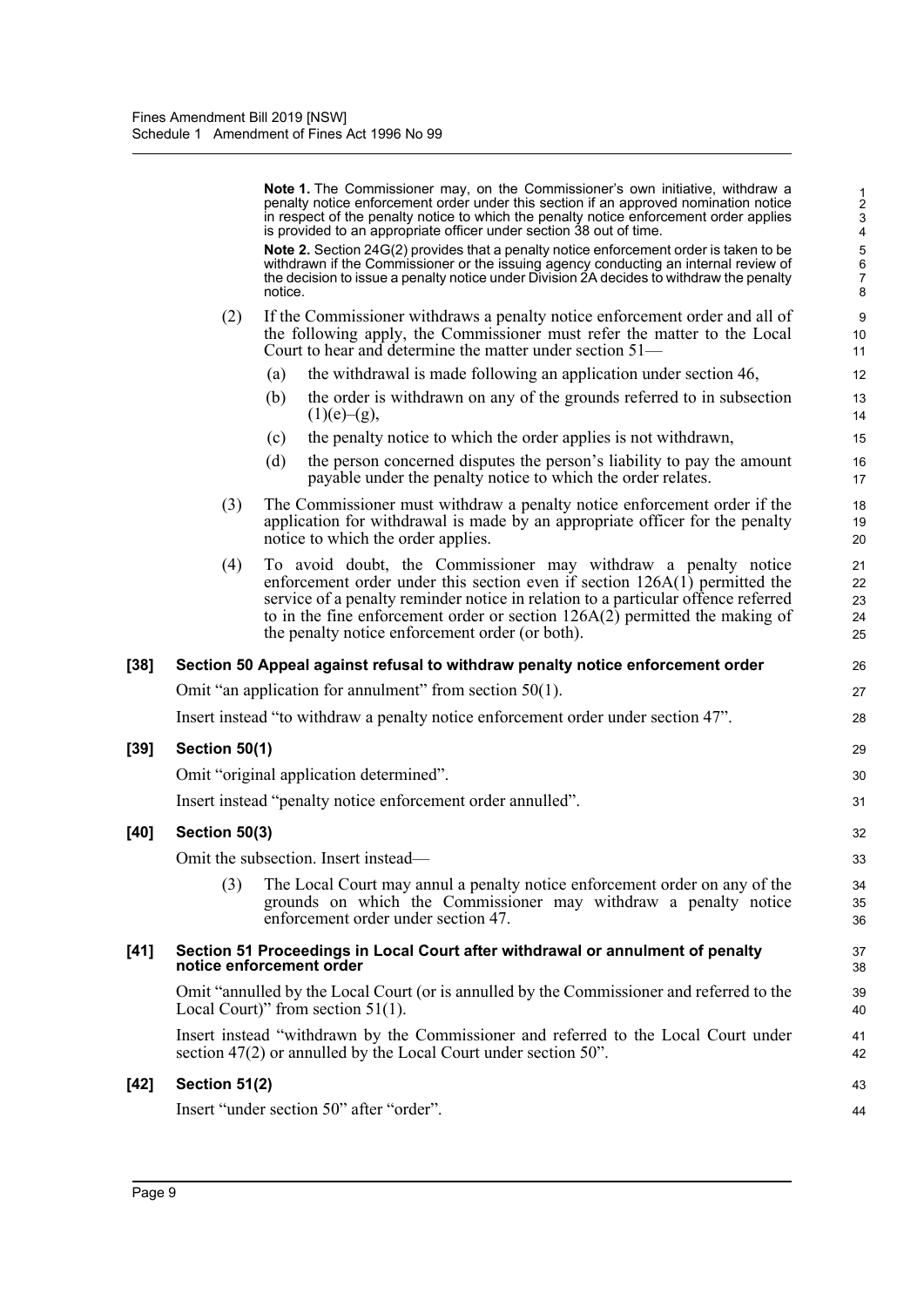| $[43]$ | Section 51(4)                                                                                      |            |                                                                                                                                                                                                                                                                                                                                                                                                | 1                                            |  |  |
|--------|----------------------------------------------------------------------------------------------------|------------|------------------------------------------------------------------------------------------------------------------------------------------------------------------------------------------------------------------------------------------------------------------------------------------------------------------------------------------------------------------------------------------------|----------------------------------------------|--|--|
|        | Omit "the annulment of".                                                                           |            |                                                                                                                                                                                                                                                                                                                                                                                                | $\overline{c}$                               |  |  |
| $[44]$ | Section 52 Provisions relating to withdrawal and annulment of penalty notice<br>enforcement orders |            |                                                                                                                                                                                                                                                                                                                                                                                                |                                              |  |  |
|        |                                                                                                    |            | Omit section $52(1)$ and (3). Insert instead—                                                                                                                                                                                                                                                                                                                                                  |                                              |  |  |
|        | (1)                                                                                                |            | The Commissioner or the Local Court, when deciding whether or not to<br>withdraw or annul a penalty notice enforcement order under this Division,<br>may stay enforcement action under the penalty notice enforcement order<br>subject to such terms and conditions as the Commissioner or Court thinks fit.                                                                                   | 6<br>$\overline{7}$<br>8<br>$\boldsymbol{9}$ |  |  |
|        | (2)                                                                                                |            | A penalty notice enforcement order may be withdrawn or annulled completely<br>or only to the extent of some of the penalty notices to which it applies.                                                                                                                                                                                                                                        | 10<br>11                                     |  |  |
| $[45]$ | Section 52(4) and (5)                                                                              |            |                                                                                                                                                                                                                                                                                                                                                                                                | 12                                           |  |  |
|        |                                                                                                    |            | Insert "withdrawn or" before "annulled" wherever occurring.                                                                                                                                                                                                                                                                                                                                    | 13                                           |  |  |
| $[46]$ | Section 52(4)(d)                                                                                   |            |                                                                                                                                                                                                                                                                                                                                                                                                | 14                                           |  |  |
|        |                                                                                                    |            | Omit "annulment of the order under section $49(1)(a)$ ".                                                                                                                                                                                                                                                                                                                                       | 15                                           |  |  |
|        |                                                                                                    |            | Insert instead "withdrawal of the order under section 46".                                                                                                                                                                                                                                                                                                                                     | 16                                           |  |  |
| $[47]$ | Section 52(6)-(8)                                                                                  |            |                                                                                                                                                                                                                                                                                                                                                                                                | 17                                           |  |  |
|        | Omit section 52(7). Insert instead—                                                                |            |                                                                                                                                                                                                                                                                                                                                                                                                |                                              |  |  |
|        | (6)                                                                                                |            | The withdrawal of a penalty notice enforcement order under section 47 does<br>not prevent the making of a further order in respect of the penalty notice.                                                                                                                                                                                                                                      | 19<br>20                                     |  |  |
|        | (7)                                                                                                | requires). | If a penalty notice enforcement order is withdrawn by the Commissioner under<br>section 47 or annulled by the Local Court under section 50, the period within<br>which proceedings for an offence may be instituted in respect of the matter<br>under section 179 of the Criminal Procedure Act 1986 or any other Act<br>commences on the date the order is withdrawn or annulled (as the case | 21<br>22<br>23<br>24<br>25<br>26             |  |  |
|        | (8)                                                                                                |            | The regulations may make provision for or with respect to the following—                                                                                                                                                                                                                                                                                                                       | 27                                           |  |  |
|        |                                                                                                    | (a)        | the withdrawal of penalty notice enforcement orders,                                                                                                                                                                                                                                                                                                                                           | 28                                           |  |  |
|        |                                                                                                    | (b)        | applications for withdrawals and fees for applications,                                                                                                                                                                                                                                                                                                                                        | 29                                           |  |  |
|        |                                                                                                    | (c)        | the practice and procedure of the Commissioner when making decisions<br>about withdrawals.                                                                                                                                                                                                                                                                                                     | 30<br>31                                     |  |  |
| $[48]$ | Section 52, note                                                                                   |            |                                                                                                                                                                                                                                                                                                                                                                                                | 32                                           |  |  |
|        |                                                                                                    |            | Omit "under fine enforcement orders".                                                                                                                                                                                                                                                                                                                                                          | 33                                           |  |  |
| $[49]$ |                                                                                                    |            | Section 53 Application of penalty notice procedure to children                                                                                                                                                                                                                                                                                                                                 | 34                                           |  |  |
|        |                                                                                                    |            | Insert "withdrawal or" before "annulment" in section 53 (3).                                                                                                                                                                                                                                                                                                                                   | 35                                           |  |  |
| $[50]$ |                                                                                                    |            | Section 59 Service on fine defaulter of notice of order                                                                                                                                                                                                                                                                                                                                        | 36                                           |  |  |
|        |                                                                                                    |            | Insert at the end of the section-                                                                                                                                                                                                                                                                                                                                                              | 37                                           |  |  |
|        | (2)                                                                                                |            | However, the Commissioner is not required to serve notice of a court fine<br>enforcement order made under section $14(1B)$ or a penalty notice enforcement<br>order made under section 42(1AA).                                                                                                                                                                                                | 38<br>39<br>40                               |  |  |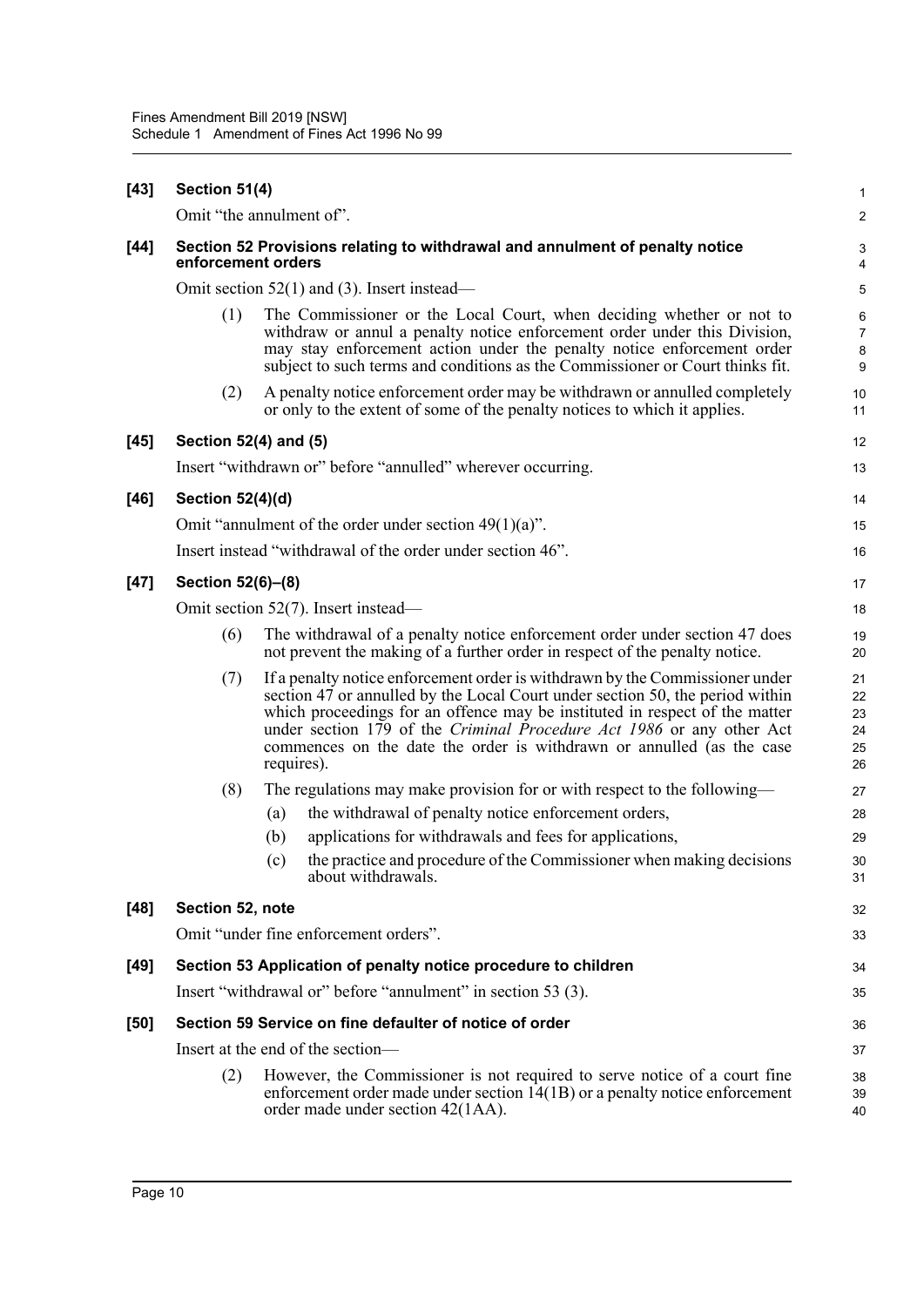| $[51]$ |             |                        | <b>Section 61 Service of notice</b>                                                                                                                                                               | 1              |
|--------|-------------|------------------------|---------------------------------------------------------------------------------------------------------------------------------------------------------------------------------------------------|----------------|
|        |             |                        | Omit section $61(1)(d)$ . Insert instead—                                                                                                                                                         | 2              |
|        |             |                        | in an approved electronic manner, or<br>(d)                                                                                                                                                       | 3              |
| $[52]$ |             |                        | Section $61(2)$ and $(3)$                                                                                                                                                                         | 4              |
|        |             |                        | Omit "service of any such notice" wherever occurring.                                                                                                                                             | 5              |
|        |             |                        | Insert instead "personal service or service by post or document exchange of notice".                                                                                                              | 6              |
| $[53]$ |             | <b>Section 64A</b>     |                                                                                                                                                                                                   | 7              |
|        |             |                        | Insert after section 64–                                                                                                                                                                          | 8              |
|        | 64A         |                        | Amendment of fine enforcement order                                                                                                                                                               | 9              |
|        |             | (1)                    | The Commissioner may at any time, on the application of a fine defaulter or<br>on the Commissioner's own initiative, amend a fine enforcement order to<br>correct an error.                       | 10<br>11<br>12 |
|        |             | (2)                    | An amendment is to be made by notice served on the fine defaulter in the same<br>way as the notice of the fine enforcement order.                                                                 | 13<br>14       |
|        |             | (3)                    | An amendment cannot increase the amount of the fine payable under the order.                                                                                                                      | 15             |
|        |             | (4)                    | The Commissioner must give the fine defaulter written notice of the<br>amendment as soon as practicable after amending the fine enforcement order.                                                | 16<br>17       |
|        |             | (5)                    | An amendment made to a fine enforcement order does not affect the validity<br>of anything done before that amendment in relation to the amount owed.                                              | 18<br>19       |
| [54]   |             |                        | Section 100 Time to pay                                                                                                                                                                           | 20             |
|        |             |                        | Omit section 100(1) and (1A). Insert instead—                                                                                                                                                     | 21             |
|        |             | (1)                    | At any time before a community correction order or community service order<br>is issued under Division 5, a fine defaulter may make an application to the<br>Commissioner for time to pay a fine. | 22<br>23<br>24 |
| $[55]$ |             | <b>Section 100(4B)</b> |                                                                                                                                                                                                   | 25             |
|        |             |                        | Omit "and may provide for a combined payment arrangement".                                                                                                                                        | 26             |
| $[56]$ |             | <b>Section 100(7)</b>  |                                                                                                                                                                                                   | 27             |
|        |             |                        | Omit the subsection.                                                                                                                                                                              | 28             |
| $[57]$ |             |                        | Sections 108E(3) and 108G(2)                                                                                                                                                                      | 29             |
|        |             |                        | Omit ", facsimile or other electronic transmission" wherever occurring.                                                                                                                           | 30             |
|        |             |                        | Insert instead "or by electronic means approved by the Commissioner".                                                                                                                             | 31             |
| [58]   |             |                        | Section 112E Time to pay orders                                                                                                                                                                   | 32             |
|        |             |                        | Omit the section.                                                                                                                                                                                 | 33             |
| $[59]$ |             | <b>Section 122C</b>    |                                                                                                                                                                                                   | 34             |
|        |             |                        | Omit the section. Insert instead—                                                                                                                                                                 | 35             |
|        | <b>122C</b> |                        | Refunds and reallocation of overpayments                                                                                                                                                          | 36             |
|        |             | (1)                    | The Commissioner must refund the following to a person-                                                                                                                                           | 37             |
|        |             |                        |                                                                                                                                                                                                   |                |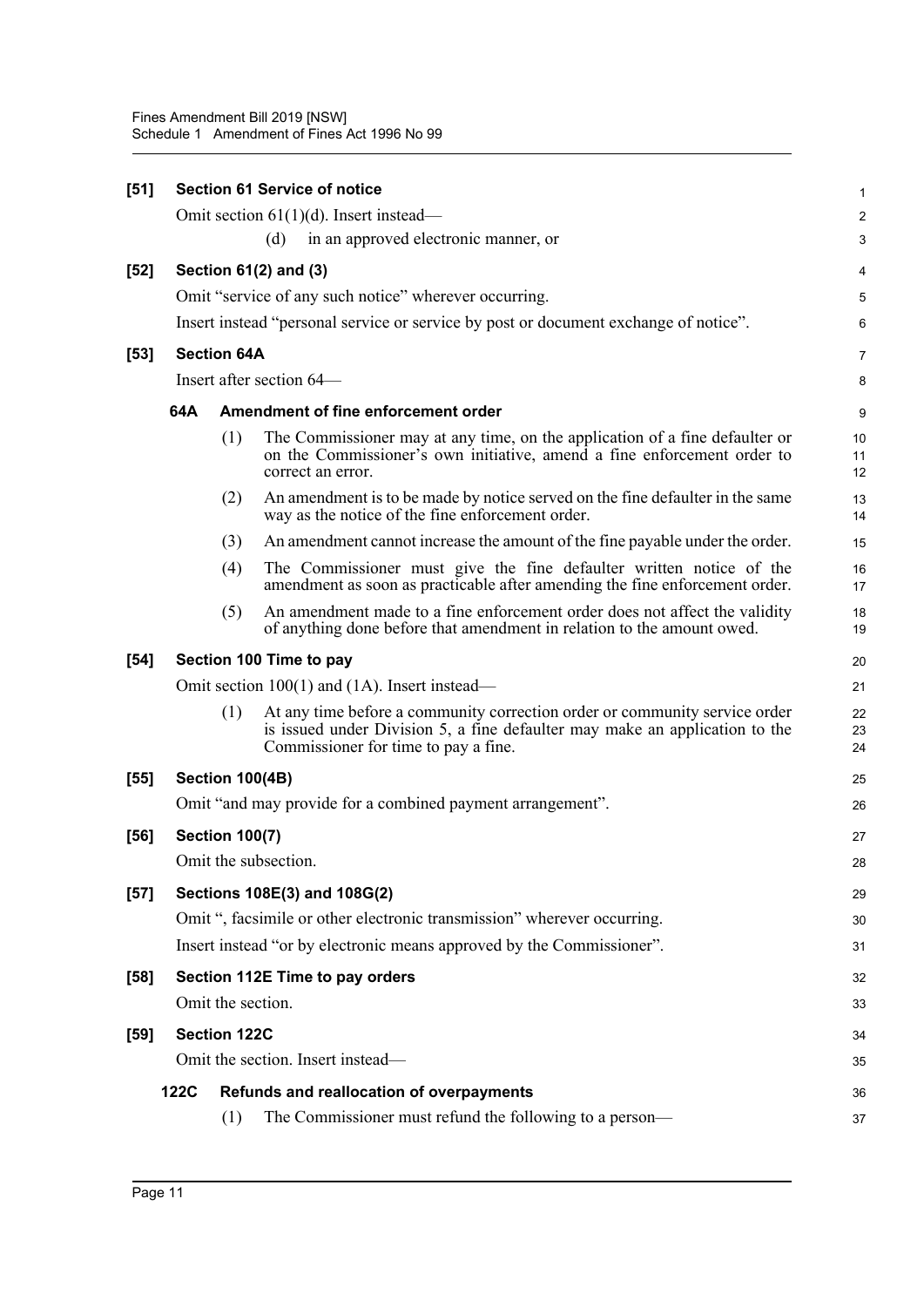|     | (a)                                                                                                                                                                                                                                                                                                | any amount received from the person that exceeds the amount payable<br>to the Commissioner by the person under this Act,                                                                                                                                                                                                        | 1<br>$\overline{2}$                     |  |  |  |  |  |
|-----|----------------------------------------------------------------------------------------------------------------------------------------------------------------------------------------------------------------------------------------------------------------------------------------------------|---------------------------------------------------------------------------------------------------------------------------------------------------------------------------------------------------------------------------------------------------------------------------------------------------------------------------------|-----------------------------------------|--|--|--|--|--|
|     | (b)                                                                                                                                                                                                                                                                                                | any amount repayable to the person under this Act.                                                                                                                                                                                                                                                                              | 3                                       |  |  |  |  |  |
| (2) |                                                                                                                                                                                                                                                                                                    | The Commissioner may, instead of refunding an amount to a person, reallocate<br>the amount towards the payment of any other amount payable by the person<br>under this Act (a <i>reallocation</i> ).                                                                                                                            | 4<br>5<br>6                             |  |  |  |  |  |
| (3) | The Commissioner must not make a reallocation of an amount otherwise<br>refundable to a person under this section if, at the time the person became<br>entitled to a refund under this section, the person was in receipt of a<br>Government benefit, unless the person requests the reallocation. |                                                                                                                                                                                                                                                                                                                                 |                                         |  |  |  |  |  |
| (4) |                                                                                                                                                                                                                                                                                                    | The Commissioner must notify a person of the reallocation of an amount<br>otherwise refundable to the person under this section and, if the reallocation<br>relates to an inadvertent overpayment by the person, the Commissioner must<br>notify the person of the right to request a refund of the inadvertent<br>overpayment. | 11<br>12 <sup>2</sup><br>13<br>14<br>15 |  |  |  |  |  |
| (5) |                                                                                                                                                                                                                                                                                                    | If the Commissioner makes a reallocation of an amount towards the payment<br>of a penalty notice issued to the person, the Commissioner must also notify the<br>person of any of the following rights that the person has—                                                                                                      | 16<br>17<br>18                          |  |  |  |  |  |
|     | (a)                                                                                                                                                                                                                                                                                                | the right to have the matter to which the penalty notice relates dealt with<br>by a court under section 23A or sections 35 and 36,                                                                                                                                                                                              | 19<br>20                                |  |  |  |  |  |
|     | (b)                                                                                                                                                                                                                                                                                                | the right to apply for a review of the decision to issue the penalty notice<br>under section 24A,                                                                                                                                                                                                                               | 21<br>22                                |  |  |  |  |  |
|     | (c)                                                                                                                                                                                                                                                                                                | the right to give an approved nomination notice under section 38.                                                                                                                                                                                                                                                               | 23                                      |  |  |  |  |  |
| (6) |                                                                                                                                                                                                                                                                                                    | If the Commissioner makes a reallocation of an amount towards the payment<br>of a penalty notice and the whole of the amount payable under the penalty<br>notice is paid, the following applies—                                                                                                                                | 24<br>25<br>26                          |  |  |  |  |  |
|     | (a)                                                                                                                                                                                                                                                                                                | an election under section 23A or 36 may be made within 90 days of the<br>date of the reallocation,                                                                                                                                                                                                                              | 27<br>28                                |  |  |  |  |  |
|     | (b)                                                                                                                                                                                                                                                                                                | an application for a review of the decision to issue the penalty notice<br>under section 24A may be made within 60 days of the date of the<br>reallocation,                                                                                                                                                                     | 29<br>30<br>31                          |  |  |  |  |  |
|     | (c)                                                                                                                                                                                                                                                                                                | a nomination under section 38 may be made within 90 days of the date<br>of the reallocation,                                                                                                                                                                                                                                    | 32<br>33                                |  |  |  |  |  |
|     | (d)                                                                                                                                                                                                                                                                                                | a relevant nomination document may be provided to the authorised<br>officer or informant (as the case requires) under section $185(1)$ of the<br>Road Transport Act 2013 within 90 days of the date of the reallocation.                                                                                                        | 34<br>35<br>36                          |  |  |  |  |  |
| (7) |                                                                                                                                                                                                                                                                                                    | If a person who has made an inadvertent overpayment that has been<br>reallocated by the Commissioner under this section requests a refund of the<br>inadvertent overpayment, the Commissioner must revoke the decision to make<br>the reallocation and refund the inadvertent overpayment.                                      | 37<br>38<br>39<br>40                    |  |  |  |  |  |
| (8) |                                                                                                                                                                                                                                                                                                    | A failure by the Commissioner to give notice as required by this section does<br>not affect the validity of a reallocation.                                                                                                                                                                                                     | 41<br>42                                |  |  |  |  |  |
| (9) |                                                                                                                                                                                                                                                                                                    | In this section-                                                                                                                                                                                                                                                                                                                | 43                                      |  |  |  |  |  |
|     |                                                                                                                                                                                                                                                                                                    | fine enforcement order includes an interstate fine enforcement order (within<br>the meaning of Part 5A).                                                                                                                                                                                                                        | 44<br>45                                |  |  |  |  |  |
|     |                                                                                                                                                                                                                                                                                                    | <i>inadvertent overpayment</i> means any amount paid by a person under a penalty<br>notice or fine enforcement order (including any amount paid towards<br>enforcement costs) that is repayable to the person under this Act but does not                                                                                       | 46<br>47<br>48                          |  |  |  |  |  |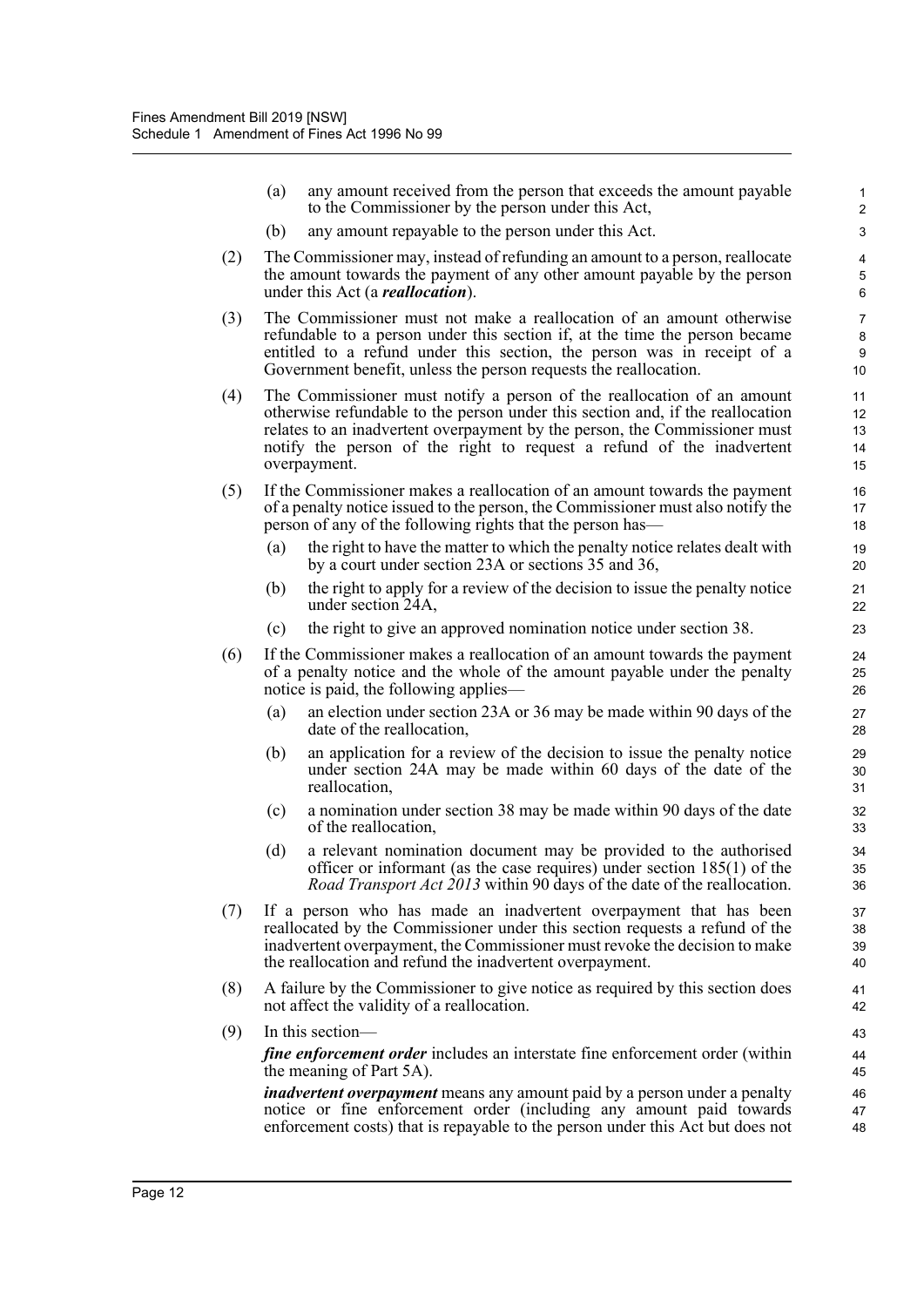|      | include an amount that is repayable because of the withdrawal of a penalty<br>notice or the withdrawal or annulment of a fine enforcement order.                                                                                     | $\mathbf{1}$<br>$\overline{2}$ |
|------|--------------------------------------------------------------------------------------------------------------------------------------------------------------------------------------------------------------------------------------|--------------------------------|
| [60] | Section 126A Penalty notices and penalty reminder notices sent to recently reported<br>postal address and returned to sender                                                                                                         | $\ensuremath{\mathsf{3}}$<br>4 |
|      | Insert "postal" after "reported" wherever occurring in section 126A(1) and (2).                                                                                                                                                      | 5                              |
| [61] | Section 126A(3)                                                                                                                                                                                                                      | 6                              |
|      | Omit "recently reported address". Insert instead "recently reported postal address".                                                                                                                                                 | $\overline{7}$                 |
| [62] | <b>Section 126A(3)(a)</b>                                                                                                                                                                                                            | 8                              |
|      | Insert "postal" before "address".                                                                                                                                                                                                    | $\boldsymbol{9}$               |
| [63] | <b>Section 126A(3)(b)</b>                                                                                                                                                                                                            | 10                             |
|      | Omit "an address", "a different address" and "that address".                                                                                                                                                                         | 11                             |
|      | Insert instead "a postal address", "a different postal address" and "that postal address",<br>respectively.                                                                                                                          | 12<br>13                       |
| [64] | <b>Section 126A(3)(c)</b>                                                                                                                                                                                                            | 14                             |
|      | Omit "an address" and "the address".                                                                                                                                                                                                 | 15                             |
|      | Insert instead "a postal address" and "the postal address", respectively.                                                                                                                                                            | 16                             |
| [65] | Section 126A, note                                                                                                                                                                                                                   | 17                             |
|      | Omit "must annul". Insert instead "may withdraw".                                                                                                                                                                                    | 18                             |
| [66] | Section 126A, note                                                                                                                                                                                                                   | 19                             |
|      | Omit "section 49". Insert instead "section 47".                                                                                                                                                                                      | 20                             |
| [67] | Sections 129, 131 and 132                                                                                                                                                                                                            | 21                             |
|      | Omit the sections.                                                                                                                                                                                                                   | 22                             |
| [68] | Schedule 3 Savings, transitional and other provisions                                                                                                                                                                                | 23                             |
|      | Omit "(Section 131)".                                                                                                                                                                                                                | 24                             |
| [69] | Schedule 3, Part 17                                                                                                                                                                                                                  | 25                             |
|      | Insert after clause 47—                                                                                                                                                                                                              | 26                             |
|      | Part 17 Provisions consequent on enactment of Fines<br><b>Amendment Act 2019</b>                                                                                                                                                     | 27<br>28                       |
|      | <b>Definition</b><br>48                                                                                                                                                                                                              | 29                             |
|      | In this Part, <i>amending Act</i> means the <i>Fines Amendment Act 2019</i> .                                                                                                                                                        | 30                             |
|      | 49<br><b>Early enforcement arrangements</b>                                                                                                                                                                                          | 31                             |
|      | The amendments made to sections 13, 14, 42 and 100 by the amending Act<br>extend to a fine that was imposed, or an amount payable under a penalty notice<br>that was issued, before the commencement of the amendment to section 13. | 32<br>33<br>34                 |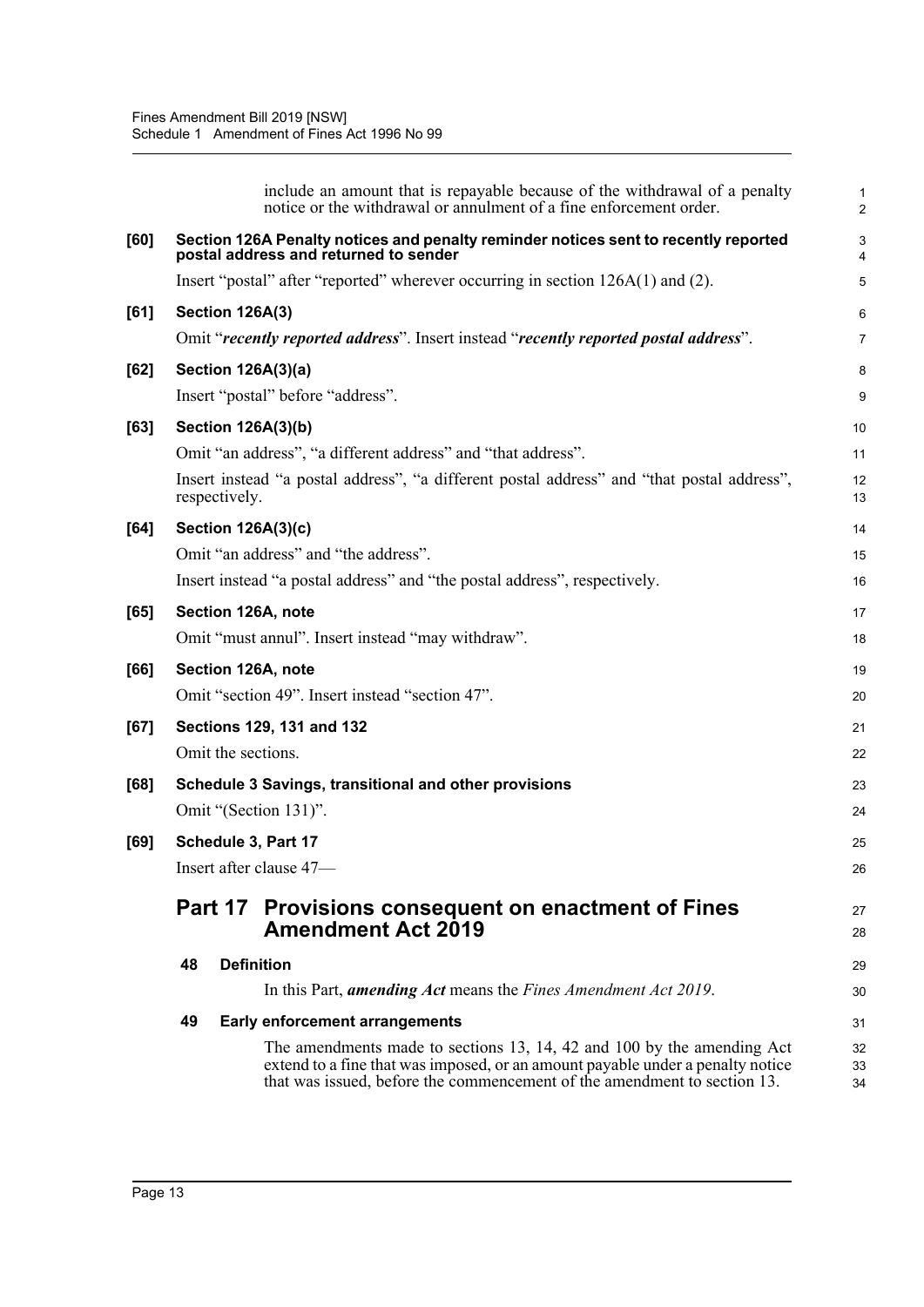### **50 Electronic service of documents**

Sections 21, 28 and 61, as amended by the amending Act, apply to a penalty notice issued to a person, or a penalty reminder notice or notice of a fine enforcement order served on a person, on or after the commencement of the amendment to section 21(2), regardless of—

- (a) when the offence occurs, and
- (b) when a penalty notice is issued to, or a penalty reminder notice or notice of a fine enforcement order is served on, the person in relation to the same matter.

### **51 Internal review of penalty notices**

Section 24A, as amended by the amending Act, applies to an application made after the commencement of the amendment to that section, regardless of when the penalty notice is issued.

#### **52 Nomination in vehicle and vessel offences**

Section 38, as amended by the amending Act, applies in relation to a vehicle or vessel offence committed or alleged to have been committed on or after the commencement of the amendment to section 38(1).

### **53 Withdrawal and annulment of penalty notice enforcement orders**

Sections 46–52, as amended by the amending Act, apply to an application for the withdrawal or annulment of a penalty notice enforcement order made after the substitution of section 46, regardless of when the order was made.

#### **54 Refunds and reallocation of overpayments**

Section 122C, as substituted by the amending Act, applies to any amount in respect of which a person becomes, on or after the substitution, entitled to a refund.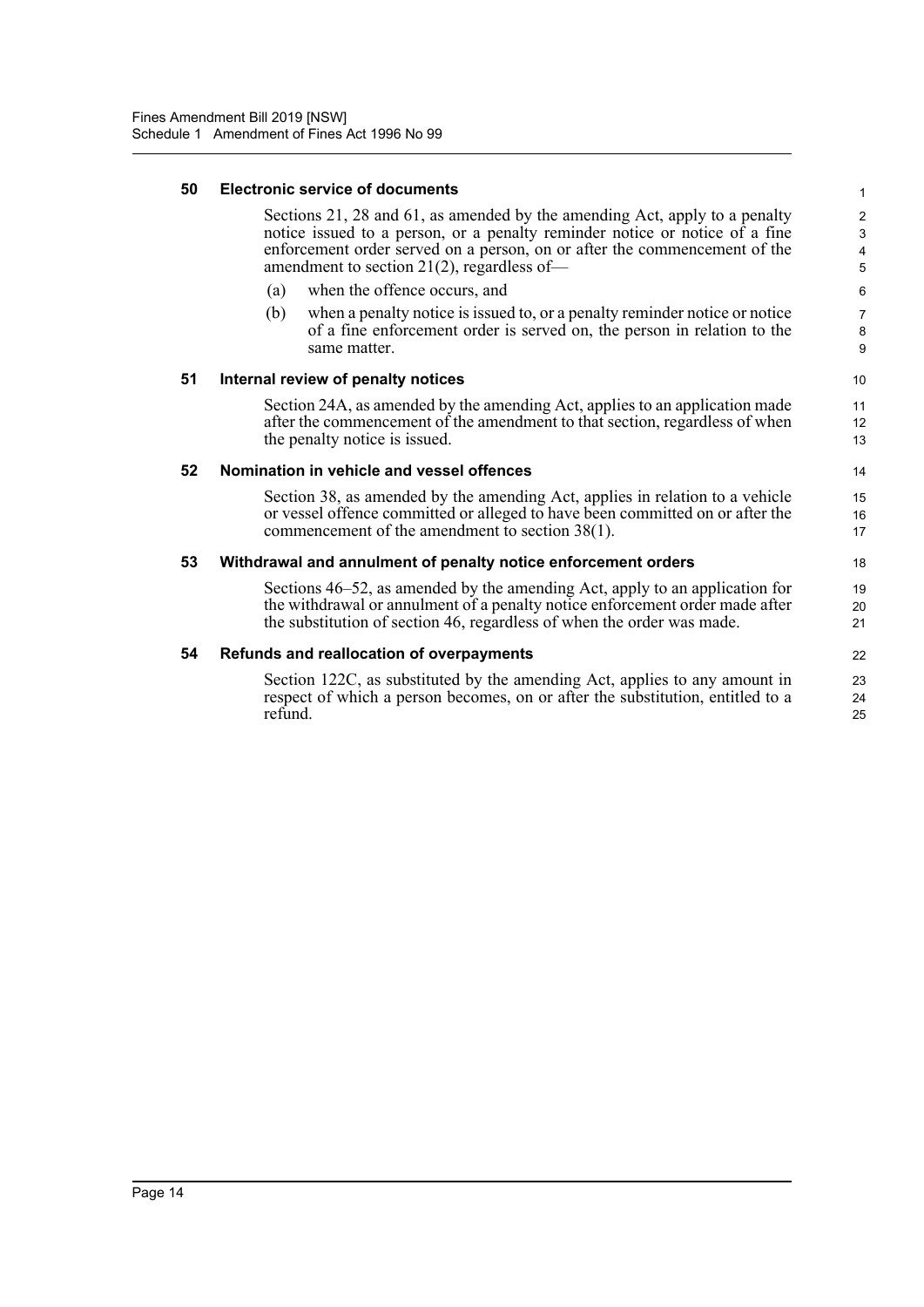<span id="page-19-0"></span>

| <b>Schedule 2</b> |                                                                                                  | <b>Amendment of other legislation</b>                                                                                                                                                                                                                                                                                                                                                                                 | $\mathbf{1}$                     |  |
|-------------------|--------------------------------------------------------------------------------------------------|-----------------------------------------------------------------------------------------------------------------------------------------------------------------------------------------------------------------------------------------------------------------------------------------------------------------------------------------------------------------------------------------------------------------------|----------------------------------|--|
| 2.1               |                                                                                                  | <b>Fines Regulation 2015</b>                                                                                                                                                                                                                                                                                                                                                                                          | $\overline{2}$                   |  |
| [1]               | Part 2, heading<br>Omit "and fees".                                                              |                                                                                                                                                                                                                                                                                                                                                                                                                       |                                  |  |
| [2]               | Clauses 5 and $6(3)$ and $(4)$<br>Omit the provisions.                                           |                                                                                                                                                                                                                                                                                                                                                                                                                       |                                  |  |
| [3]               |                                                                                                  | Clause 6 Waiver, postponement or refund of costs<br>Omit "section $14(1B)(a)$ or (b)" and "section $42(1AA)(a)$ or (b)" from clause 6(2).<br>Insert instead "section $14(1B)$ " and "section $42(1AA)$ ", respectively.                                                                                                                                                                                               | $\overline{7}$<br>8<br>9         |  |
| 2.2               |                                                                                                  | Road Transport Act 2013 No 18                                                                                                                                                                                                                                                                                                                                                                                         | 10                               |  |
| [1]               |                                                                                                  | <b>Section 183 Definitions</b><br>Insert at the end of the definition of <i>relevant nomination document</i> in section 183 $(1)$ —<br>Note. A person (other than the responsible person) who was in charge of a vehicle at<br>the time a designated offence occurred may provide an approved nomination<br>document or statutory declaration.                                                                        | 11<br>12<br>13<br>14<br>15       |  |
| [2]               | Section 185 When responsible person not liable for parking offence                               |                                                                                                                                                                                                                                                                                                                                                                                                                       |                                  |  |
|                   | Omit section 185(1). Insert instead—                                                             |                                                                                                                                                                                                                                                                                                                                                                                                                       |                                  |  |
|                   | (1)                                                                                              | Despite section 184, the responsible person for a vehicle is not guilty of a<br>parking offence by the operation of that section if—                                                                                                                                                                                                                                                                                  | 18<br>19                         |  |
|                   |                                                                                                  | the offence is dealt with under Division 3 and the authorised officer<br>(a)<br>under section 195 receives a relevant nomination document containing<br>the name and address of the person who was in charge of the vehicle at<br>all relevant times relating to the offence (the <i>liable person</i> ) within 21<br>days after service on the responsible person of a penalty notice for the<br>offence, or         | 20<br>21<br>22<br>23<br>24<br>25 |  |
|                   |                                                                                                  | the offence is not dealt with under Division 3 and the informant receives<br>(b)<br>a statutory declaration containing the name and address of the liable<br>person within 21 days after service on the responsible person of a court<br>attendance notice for the offence, or                                                                                                                                        | 26<br>27<br>28<br>29             |  |
|                   |                                                                                                  | the responsible person satisfies the authorised officer or the court<br>(c)<br>hearing the proceedings for the offence (as the case requires) that the<br>responsible person did not know and could not with reasonable<br>diligence have ascertained the name and address of the liable person.                                                                                                                      | 30<br>31<br>32<br>33             |  |
| $[3]$             | Section 186 Duty to inform if person not driver of vehicle committing camera<br>recorded offence |                                                                                                                                                                                                                                                                                                                                                                                                                       |                                  |  |
|                   | Insert after section $186(1)$ —                                                                  |                                                                                                                                                                                                                                                                                                                                                                                                                       |                                  |  |
|                   | (1A)                                                                                             | However, a person is not required to provide a relevant nomination document<br>under subsection $(1)$ , and is taken to have complied with this section, if the<br>person who was in charge of the vehicle at the time the offence occurred has<br>already provided a relevant nomination document containing the person's<br>name and address to the authorised officer or the prosecutor (as the case<br>requires). | 37<br>38<br>39<br>40<br>41<br>42 |  |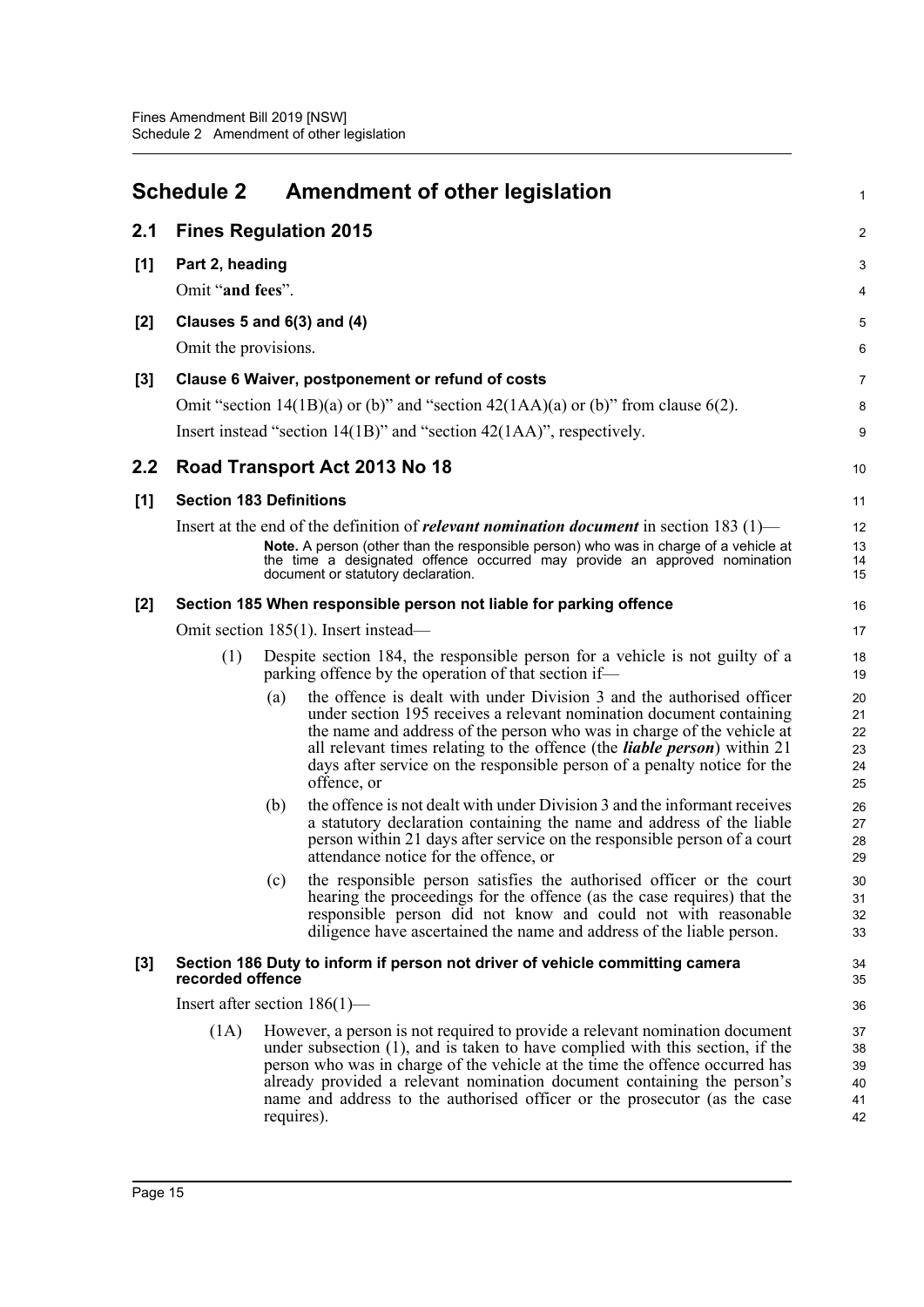| $[4]$            | <b>Section 186(3)</b>                                                                                                                                                                                                                                                                                                                                                | $\mathbf{1}$               |  |  |  |
|------------------|----------------------------------------------------------------------------------------------------------------------------------------------------------------------------------------------------------------------------------------------------------------------------------------------------------------------------------------------------------------------|----------------------------|--|--|--|
|                  | Omit "by a person served with". Insert instead "in relation to".                                                                                                                                                                                                                                                                                                     | 2                          |  |  |  |
| [5]              | <b>Section 186(3)</b>                                                                                                                                                                                                                                                                                                                                                | $\sqrt{3}$                 |  |  |  |
|                  | Omit "on the person".                                                                                                                                                                                                                                                                                                                                                | 4                          |  |  |  |
| [6]              | Section 188 Offences relating to nominations<br>Omit "another person" from section 188(2).                                                                                                                                                                                                                                                                           | 5<br>$6\phantom{1}6$       |  |  |  |
|                  | Insert instead "a person (including the person making the nomination)".                                                                                                                                                                                                                                                                                              | $\overline{7}$             |  |  |  |
| $\left[7\right]$ | <b>Section 188(3)</b>                                                                                                                                                                                                                                                                                                                                                | 8                          |  |  |  |
|                  | Omit "another person". Insert instead "a person".                                                                                                                                                                                                                                                                                                                    | 9                          |  |  |  |
| [8]              | <b>Section 188(3)</b><br>Omit "other".                                                                                                                                                                                                                                                                                                                               | 10<br>11                   |  |  |  |
|                  |                                                                                                                                                                                                                                                                                                                                                                      | 12                         |  |  |  |
| [9]              | Section 189 Nominations by responsible persons<br>Omit "for use by responsible persons when nominating other persons under this section as<br>persons in charge of vehicles for which they are the responsible persons" from section<br>$189(1)$ .                                                                                                                   |                            |  |  |  |
|                  | Insert instead "to be used to nominate the person in charge of a vehicle".                                                                                                                                                                                                                                                                                           | 16                         |  |  |  |
| [10]             | <b>Section 189(3)</b>                                                                                                                                                                                                                                                                                                                                                |                            |  |  |  |
|                  | Omit the subsection. Insert instead—                                                                                                                                                                                                                                                                                                                                 |                            |  |  |  |
|                  | (3)<br>An authorised officer may, by written notice (a verification notice) served on<br>a person who gives an approved nomination document, require the person to<br>supply a statutory declaration for use in court proceedings verifying any of the<br>information contained in the approved nomination document that is specified<br>in the verification notice. | 19<br>20<br>21<br>22<br>23 |  |  |  |
| $[11]$           | Section 192 Further identity information from nomination information provider                                                                                                                                                                                                                                                                                        |                            |  |  |  |
|                  | Insert at the end of paragraph (b) of the definition of <i>nomination information provider</i> in<br>section $192(4)$ —                                                                                                                                                                                                                                              |                            |  |  |  |
|                  | , or                                                                                                                                                                                                                                                                                                                                                                 | 27                         |  |  |  |
|                  | in the case of a document supplied by a natural person nominating<br>(c)<br>themselves as the person in charge of the vehicle concerned—the<br>person who supplies the document.                                                                                                                                                                                     | 28<br>29<br>30             |  |  |  |
| 2.3              | <b>Road Transport (General) Regulation 2013</b>                                                                                                                                                                                                                                                                                                                      |                            |  |  |  |
|                  | <b>Schedule 5 Penalty notice offences</b>                                                                                                                                                                                                                                                                                                                            |                            |  |  |  |
|                  | Insert in appropriate order in the matter relating to the <i>Road Transport Act 2013</i> —                                                                                                                                                                                                                                                                           |                            |  |  |  |
|                  | Section $189(4)$ —                                                                                                                                                                                                                                                                                                                                                   |                            |  |  |  |
|                  | in the case of an individual<br>Class 1<br>Level 8<br>(a)<br>in the case of a corporation-<br>(b)                                                                                                                                                                                                                                                                    |                            |  |  |  |
|                  | (i) for the first offence, or the first offence within<br>Class 1<br>Level 12<br>the last 5 years                                                                                                                                                                                                                                                                    |                            |  |  |  |